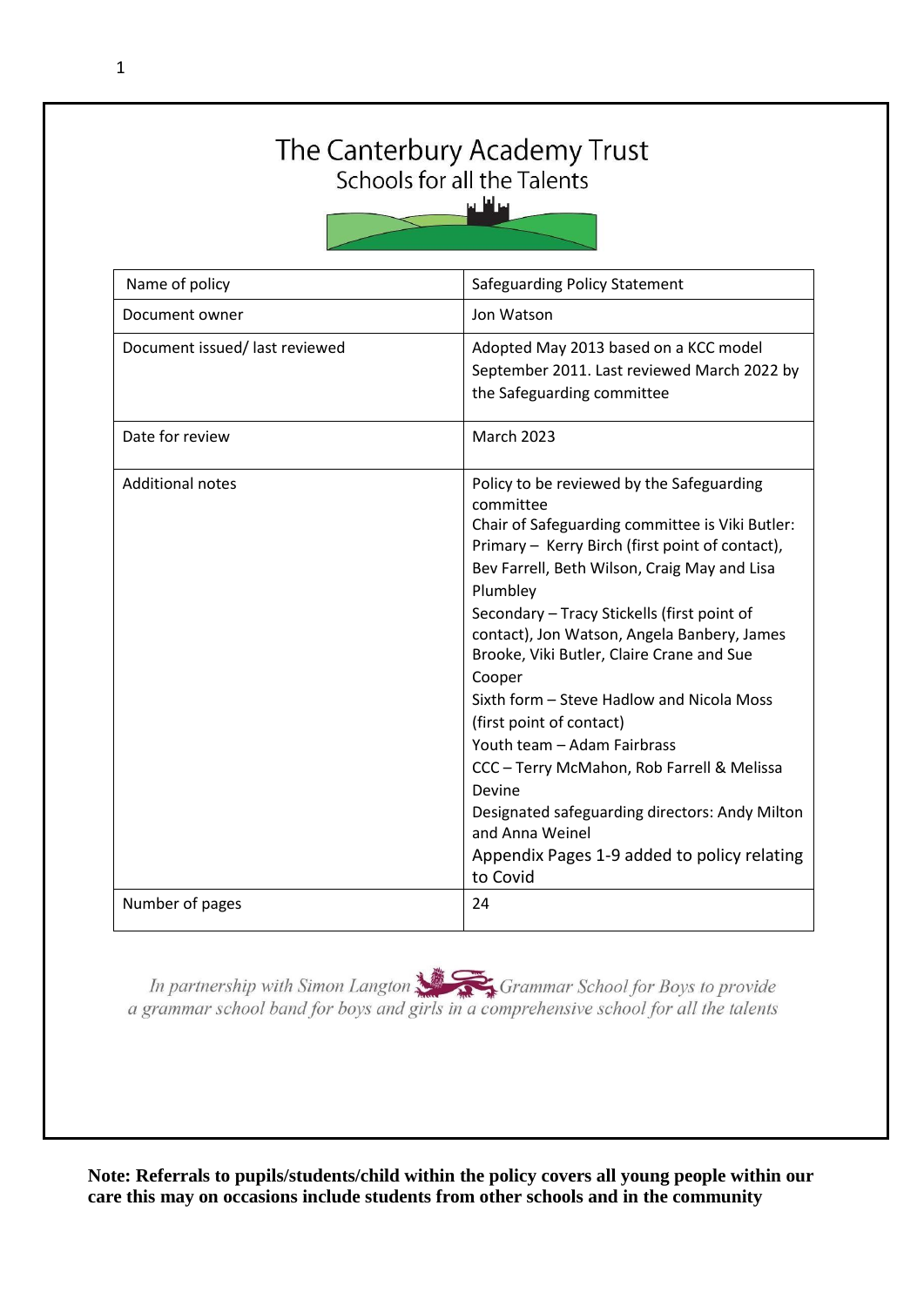#### **CONTENTS**

|                                                            | Page no |
|------------------------------------------------------------|---------|
| Introduction                                               | 3       |
| <b>Ethos</b>                                               | 5       |
| <b>Responsibilities</b>                                    | 6       |
| <b>Safeguarding and Child Protection Procedures</b>        | 7       |
| <b>Recognition and Categories of Abuse</b>                 | 8       |
| <b>Induction and Training</b>                              | 8       |
| <b>Record Keeping</b>                                      | 9       |
| <b>Allegations Against Members of Staff and Volunteers</b> | 10      |
| <b>Working with Other Agencies</b>                         | 11      |
| <b>Confidentiality and Information-Sharing</b>             | 11      |
| <b>Curriculum and Staying Safe</b>                         | 11      |
| E-Safety                                                   | 12      |
| <b>Supervision and Support</b>                             | 12      |
| <b>Safe Working Practice</b>                               | 13      |
| <b>Complaints</b>                                          | 13      |
| <b>Safer Recruitment</b>                                   | 13      |
| The Use of School Premises by Other Organisations          | 14      |
| <b>Security</b>                                            | 14      |
| Links with the Police and Youth Community Officer          | 14      |
| <b>Appendices:</b>                                         |         |
| <b>Appendix 1 Definitions of Abuse</b>                     | 16      |
| Appendix 2 Out of hours safeguarding procedures            | 18      |
| <b>Appendix 3 Specific Safeguarding issues</b>             | 19      |
|                                                            |         |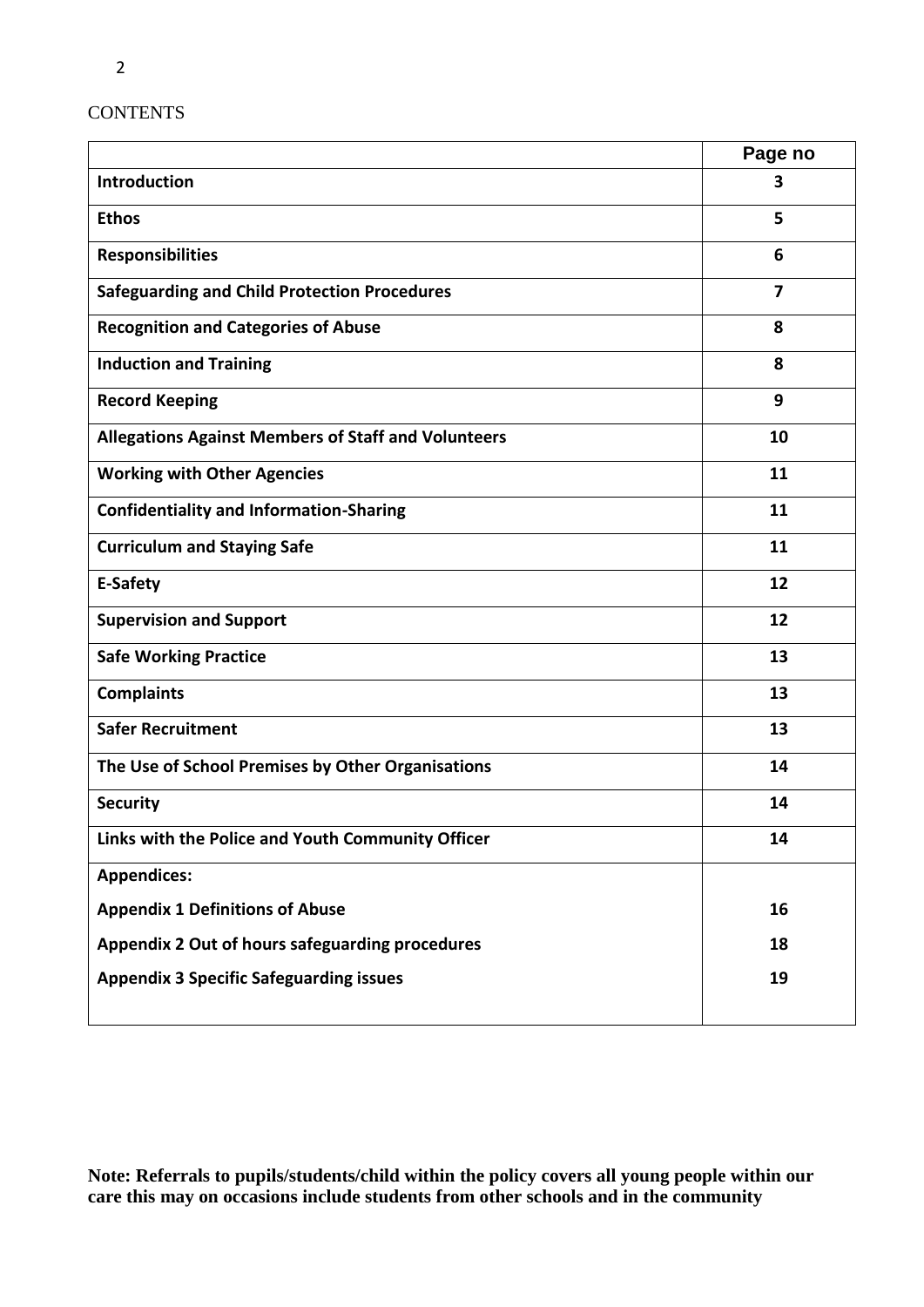#### **INTRODUCTION:**

- This policy has been developed in accordance with the principles established by the Children Acts 1989 and 2004 and related guidance. This includes DFE's statutory guidance for schools and colleges 'Keeping Children Safe in Education' September 2021,
- Keeping Children Safe in Education Information for all school and college staff' September 2021,
- **Working Together to Safeguard Children March 2018,**
- **Keeping Children Safe in Education: childcare disqualification requirements – supplementary advice DFE 2018. Disqualification under the childcare Act 2006 – statutory guidance for schools and colleges,**
- **The school will also refer to the Kent and Medway Safeguarding Children Procedures online updated October 2019**

'Ultimately, effective safeguarding of children can only be achieved by putting children at the centre of the system, and by every individual and agency playing their full part, working together to meet the needs of our most vulnerable children'. Working together to safeguard children March 2013

> 'Everyone who works with children - including teachers, GPs, nurses, midwives, health visitors, early years professionals, youth workers, police, Accident and Emergency staff, paediatricians, voluntary and community workers and social workers - has a responsibility for keeping them safe'.

#### **Working together to safeguard children March 2015**

The Board of Directors and staff of The Canterbury Academy Trust take seriously our responsibility under Section 175 Education Act 2002 (Section 157 for independent schools) to safeguard and promote the welfare of our pupils/students, to minimise risk and to work together with other agencies to ensure adequate arrangements are in place within our schools to identify, assess, and support those children who are suffering harm.

#### **Ofsted's definition of safeguarding**

- 1. Ofsted adopts the definition used in the Children Act 2004 and in 'Working together to safeguard children'. This can be summarised as:
	- protecting children from maltreatment
	- preventing impairment of children's health or development
	- ensuring that children are growing up in circumstances consistent with the provision of safe and effective care
	- taking action to enable all children to have the best outcomes.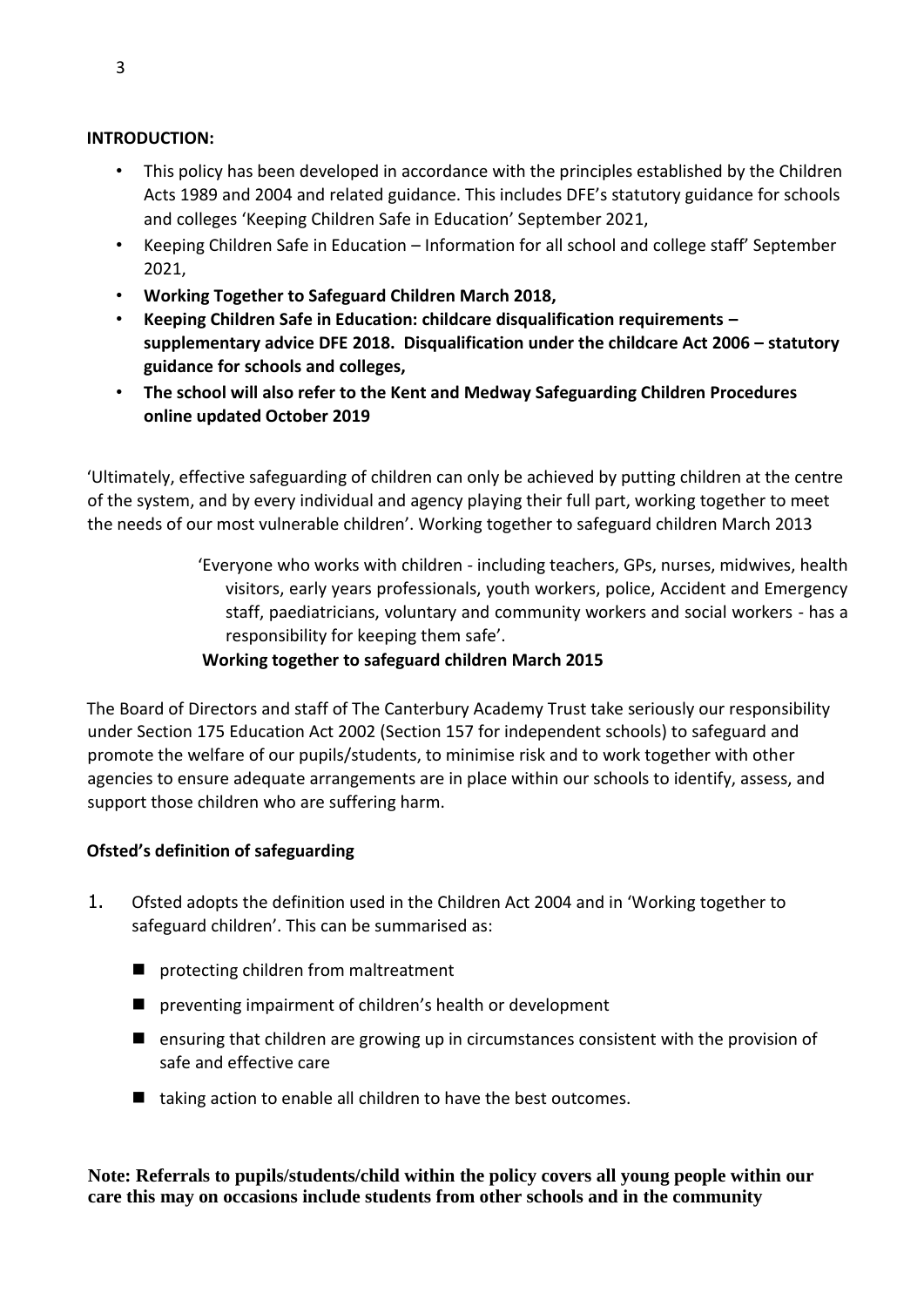- 2. Safeguarding is not just about protecting children from deliberate harm. It relates to aspects of school life including:
	- pupils' health and safety
	- the use of reasonable force
	- meeting the needs of pupils with medical conditions
	- providing first aid
	- educational visits
- 3. Safeguarding can involve a range of potential issues such as:

■ bullying, including cyberbullying (by text message, on social networking sites, and so on) and prejudice-based bullying

■ racist, disability, and homophobic or transphobic abuse

■ radicalisation and extremist behaviour

■ child sexual exploitation

■ sexting

■ substance misuse

■ issues that may be specific to a local area or population, for example gang activity and youth violence

■ particular issues affecting children including domestic violence, sexual exploitation, female genital mutilation and forced marriage, child trafficking, missing persons, gang exploitation.

This policy should thus be understood alongside school policies on related safeguarding issues.

This policy will be reviewed on an annual basis by the Safeguarding committee, which has responsibility for oversight of the Trust's safeguarding and child protection systems. The Designated safeguarding Lead or relevant Head of School will ensure regular reporting on safeguarding activity and systems within the school to the Local Governing Bodies. The Directors/governors will not receive details of individual pupil situations or identifying features of families as part of their oversight responsibility.

The Trust is a community and all those directly connected (staff, directors, parents, families and pupils) have an essential role to play in making it safe and secure. We welcome suggestions and comments contributing to this process.

#### **ETHOS**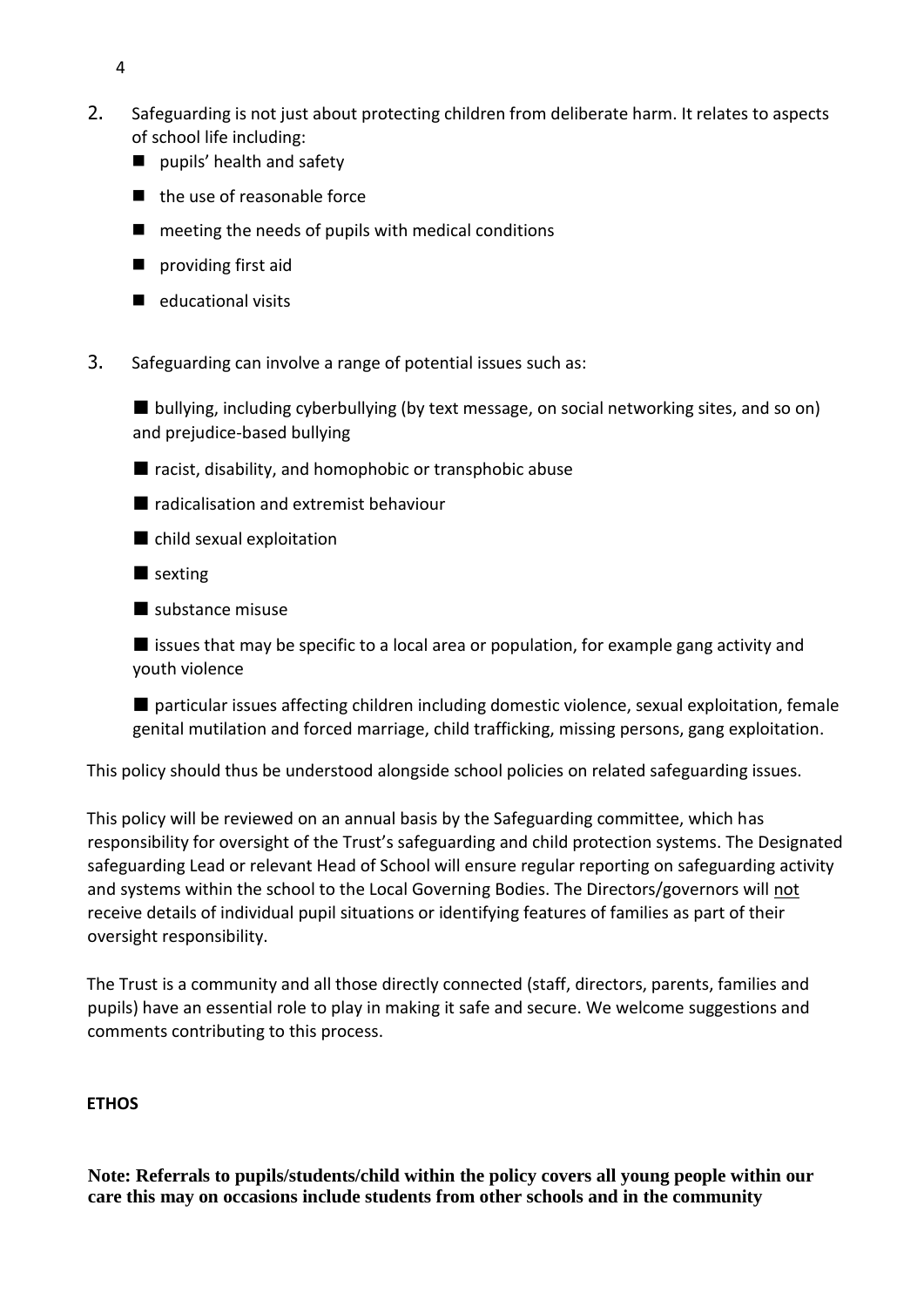The Canterbury Academy Trust recognises the importance of providing an ethos and environment within the schools that will help children to feel safe, secure and respected, encourage them to talk openly, and enable them to feel confident that they will be listened to.

We recognise that children who are abused or witness violence are likely to have low self-esteem and may find it difficult to develop a sense of self-worth. They may feel helplessness, humiliation and some sense of blame. Our schools may be the only stable, secure and predictable element in their lives.

There is no place for extremist views of any kind in The Trust community, whether from internal sources – pupils, staff, directors or governors, or external sources – Trust community, external agencies or individuals. Our pupils see our Trust as a safe place where they can explore controversial issues safely and where our teachers encourage and facilitate this – we have a duty to ensure this happens.

The Canterbury Academy Trust will endeavour to support the welfare and safety of all pupils through:

- maintaining children's welfare as our paramount concern
- ensuring the content of the curriculum includes social and emotional aspects of learning
- ensuring that child protection is included in the curriculum to help children stay safe, recognise when they don't feel safe and identify who they might / can talk to
- providing suitable support and guidance so that students have a range of appropriate adults to approach if they are in difficulties
- promoting a positive, supportive, neutral and secure environment where pupils can develop a sense of being valued and heard in their own right
- ensuring all steps are taken to maintain site security and students' physical safety
- working with parents to build an understanding of the Trust's responsibility to ensure the welfare of all children including the need for referral to other agencies in some situations
- ensuring all staff are able to recognise the signs and symptoms of abuse and are aware of the Trust's procedures and lines of communication
- monitoring children and young people who have been identified as having welfare or protection concerns; keeping confidential records which are stored securely and shared appropriately with other professionals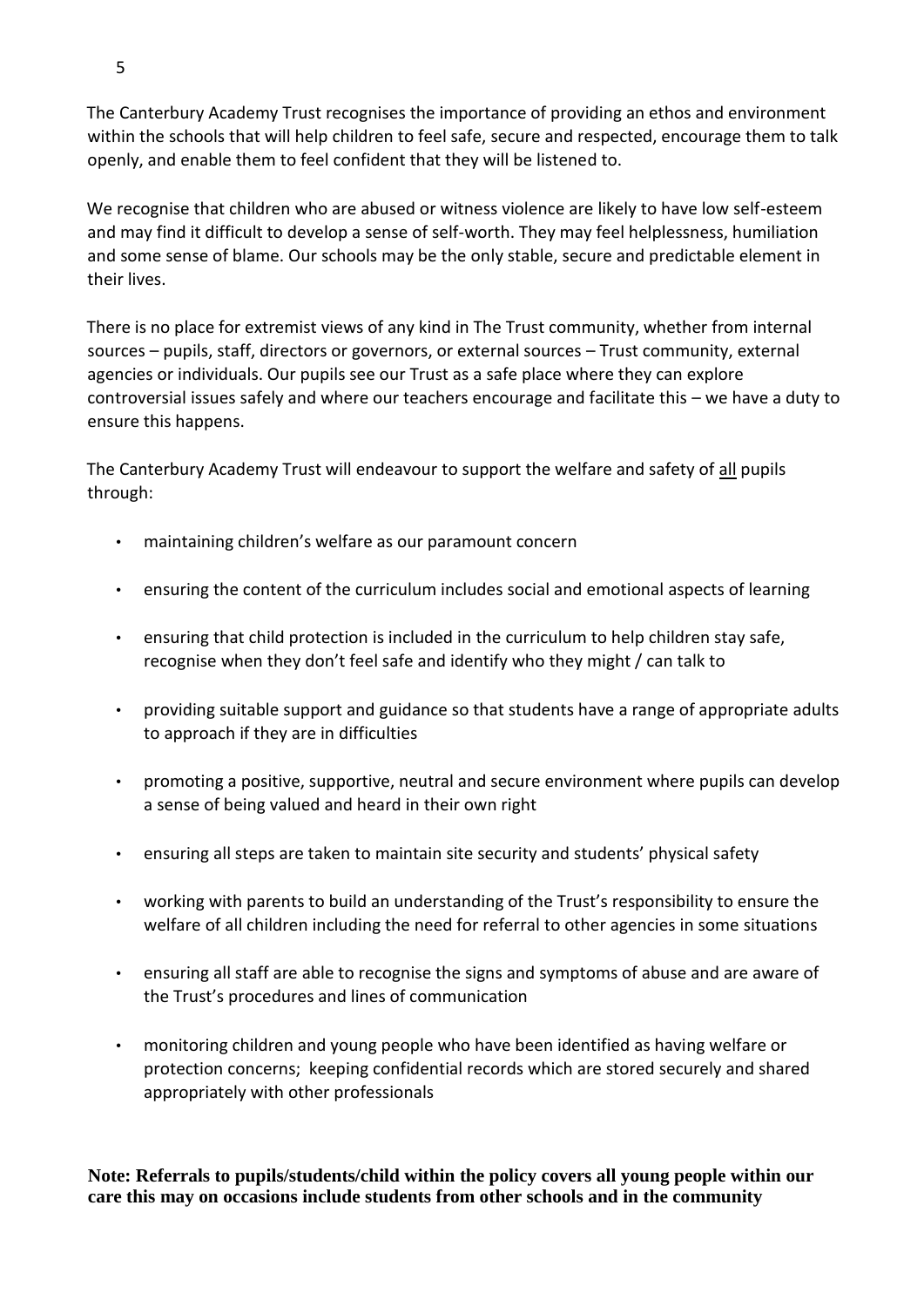- developing effective and supportive liaison with other agencies
- the Ethos and Engagement team meet to discuss students that are having problems accessing education; this could be through illness, learning difficulties, behavioural issues, family problems etc. Students are monitored and appropriate support put in place as and when needed with tight timescales adhered to
- each meeting having a wide range of staff from learning and pastoral teams with valuable knowledge of the students, ensuring a holistic approach.

#### **RESPONSIBILITIES**

The DSL has overall responsibility for the day-to-day oversight of safeguarding and child protection systems in within the Trust, Including:

- co-ordinating safeguarding action for individual children
- liaising with other agencies and professionals
- ensuring that locally established procedures are followed and making referrals as necessary
- acting as a consultant for staff to discuss concerns
- maintaining a confidential recording system
- representing or ensuring the school is appropriately represented at inter-agency safeguarding meetings (including Child Protection conferences)
- managing and monitoring the Trust's part in Early Help/ Child in Need / Child Protection plans
- organising training for all Trust staff

The Board of Directors and school leadership team will ensure that the DSL is properly supported in this role at a time and resource level.

However, Child Protection and welfare are the responsibility of all staff in school and ANY observation, information or issue, which results in concern for a pupil's welfare, MUST be reported to the Designated Safeguarding Lead(s) (DSL).

In order to protect confidentiality, safeguarding information about individual children is shared on a need to know basis only, and thus, what may seem to be a minor issue to one staff member, may be highly significant to the bigger picture of risk.

#### **SAFEGUARDING AND CHILD PROTECTION PROCEDURES**

The Canterbury Academy Trust adheres to the local KSCB Safeguarding Children Procedures October 2020.

The Canterbury Academy Trust meets the NSPCC Safeguarding Standards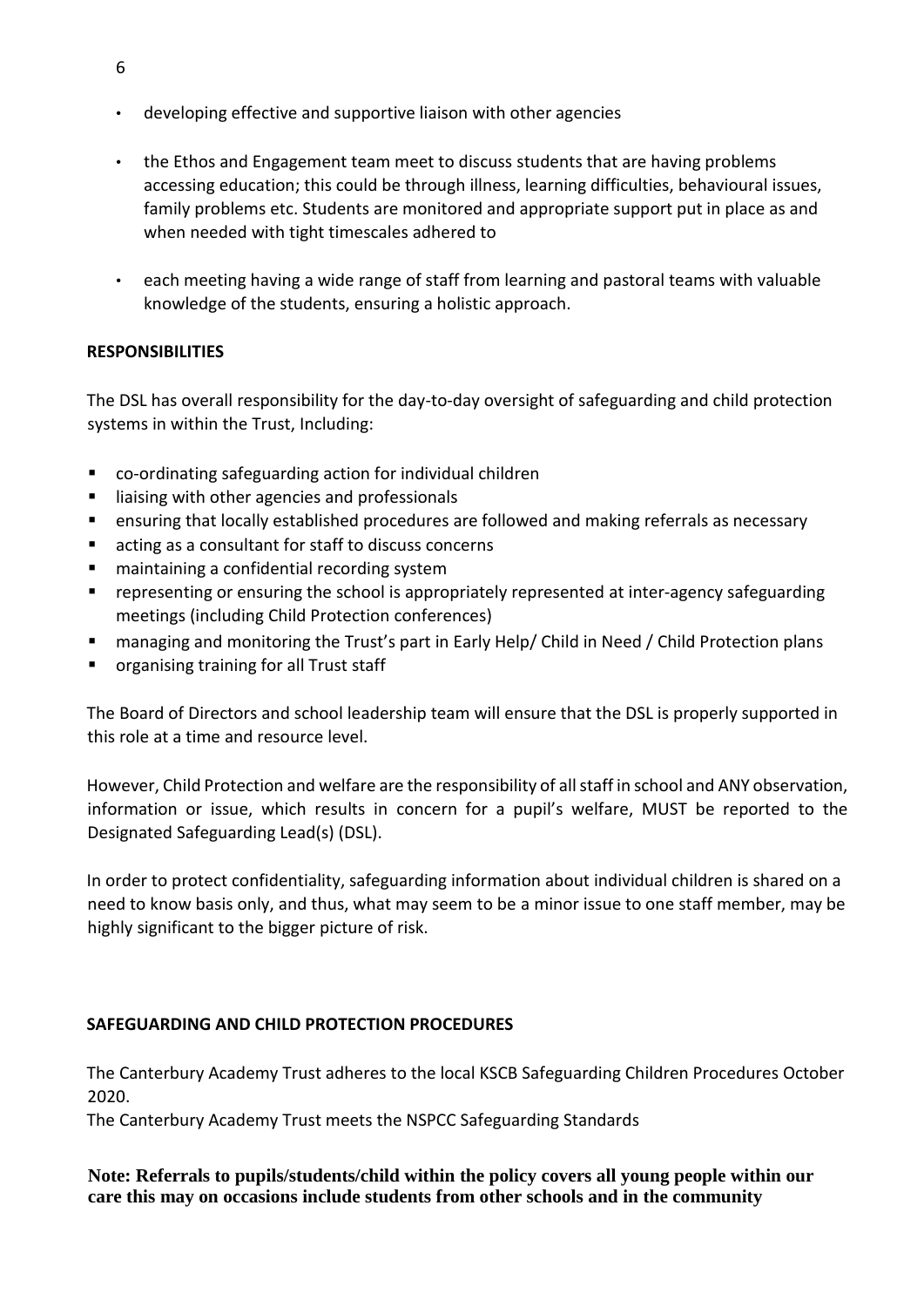#### *Additional extended KSCB procedures relating to specific safeguarding issues can be found on the KSCB website [www.kscb.org.uk](http://www.kscb.org.uk/)*

It is the responsibility of the DSL to gather and collate information obtained on individual children, to make immediate and on-going assessments of potential risk and to decide (with parents/carers in most cases) on the appropriateness of referrals to partner agencies and services. To help with this decision she/he may choose to consult with the Area Children's Officer (Safeguarding). Advice may also be sought from Children's Social Services Duty Social Workers who offer opportunities for consultation as part of the Child in Need / Child Protection process. Issues discussed during consultations may include the urgency and gravity of the concerns for a child or young person and the extent to which parents/carers are made aware of these. Some concerns may need to be monitored over a period of time before a decision to refer to Children's Social Services or other services is made.

Such referrals might include referral to Children's Social Services as either Child Protection or Child in Need; to Police where there are potential criminal issues; referral to Early Help or referral to services such as Child and Adolescent Mental Health Service (CAMHS), counselling, MARAC, etc. Referrals to Children's Social Services will be made using Kent's inter-agency referral form and with reference to the Kent and Medway Interagency Threshold Criteria for Children in Need. In situations where there are felt to be urgent or grave concerns, a telephone referral will be made prior to the form being completed and sent to the County Duty Team. All referrals are now made via the County Duty Team / KCAS.

In all but the most exceptional cases parents/carers will be made aware of the concerns felt for a child or young person at the earliest possible stage and in the event of this becoming necessary, their consent to a referral to Social Services will be sought.

Contact should always be through the DSL first point of contact for the relevant location (listed on page one of this policy), in their absence to discuss an immediate and urgent concern, advice should be sought by an alternative staff member named on the list.

The role of the Trust in situations where there are child protection concerns is NOT to investigate but to recognise and refer.

On occasion, staff may pass information about a child to the DSL, but remain anxious about action subsequently taken. Staff should feel able to clarify further progress with the DSL (although they should not expect to be given confidential detail); so that they can reassure themselves the child is safe and their welfare is being considered. If, following this process, the staff member remains concerned that appropriate action is not being taken, it is the responsibility of that staff member to seek further direct consultation from either a member of the Children's Safeguards Team or the local Children's Social Services Team who will be able to discuss the concern and advise on appropriate action to be taken.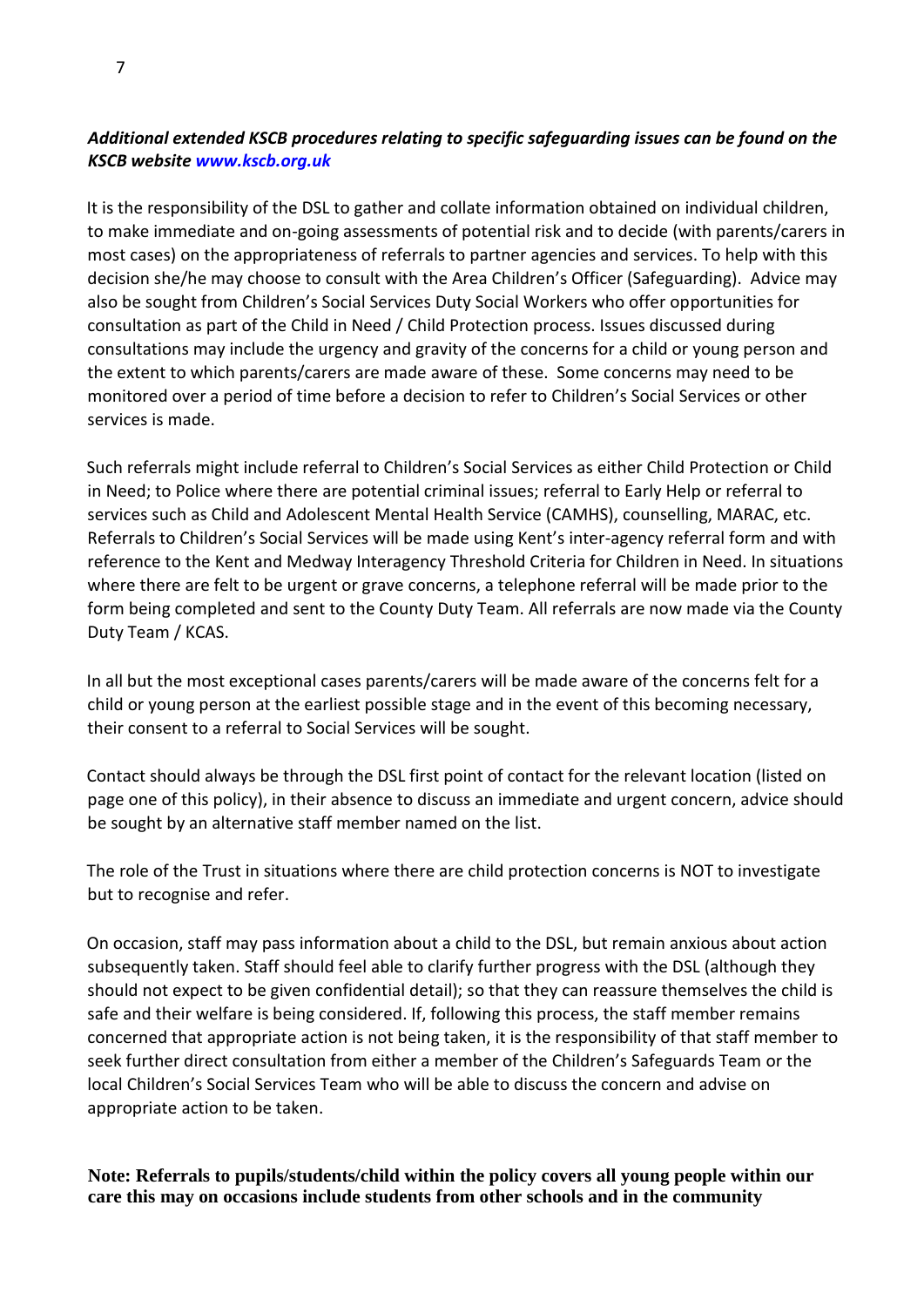The Trust has nominated directors for safeguarding named on the front of this document. The nominated directors will take the lead role in ensuring that the Trust has an effective policy, which interlinks with related policies; that locally agreed procedures are in place and being followed; and that the policy and structures supporting safeguarding children are reviewed annually.

Parents can obtain a copy of the school Safeguarding Policy and other related policies on request or can view via the Trust website www.canterbury.kent.sch.uk*.* 

#### **Recognition and categories of abuse:**

All staff in the Trust should be aware of the definitions and signs and symptoms of abuse. There are four categories of abuse:

- Physical abuse
- Sexual abuse
- Emotional abuse
- Neglect

The most up to date definitions are found in Appendix 1 of this document.

Indicators and signs of abuse are listed in the leaflet '**S***afeguarding Children and Child Protection - Induction Leaflet Guidelines for School Staff' September 2020* available to all staff on the staff room notice board. Staff need to remember that child abuse can occur within all social groups regardless of religion, culture, social class or financial position. Children who have a disability are statistically subject to greater risk of abuse and are particularly vulnerable.

It is also important to remember that those who abuse children can be of any age, gender, ethnic group or background and it is important not to allow personal preconceptions to prevent recognition or action taking place.

#### **INDUCTION AND TRAINING**

All school-based staff will be offered an appropriate level of safeguarding training (to include internal Trust procedure and responsibilities; child protection process; how to recognise and respond to signs and symptoms of concern and abuse; safe working practice) and must undergo refresher training every three years. The nominated directors should receive safeguarding training from a strategic perspective on a three yearly basis, to be disseminated to the rest of the Board of Directors.

The school leadership team will ensure the DSL(s) attend the required DSL safeguarding training when they first take up the role and that they continue to update their knowledge on an on-going basis and at least every 2 years as required by guidance.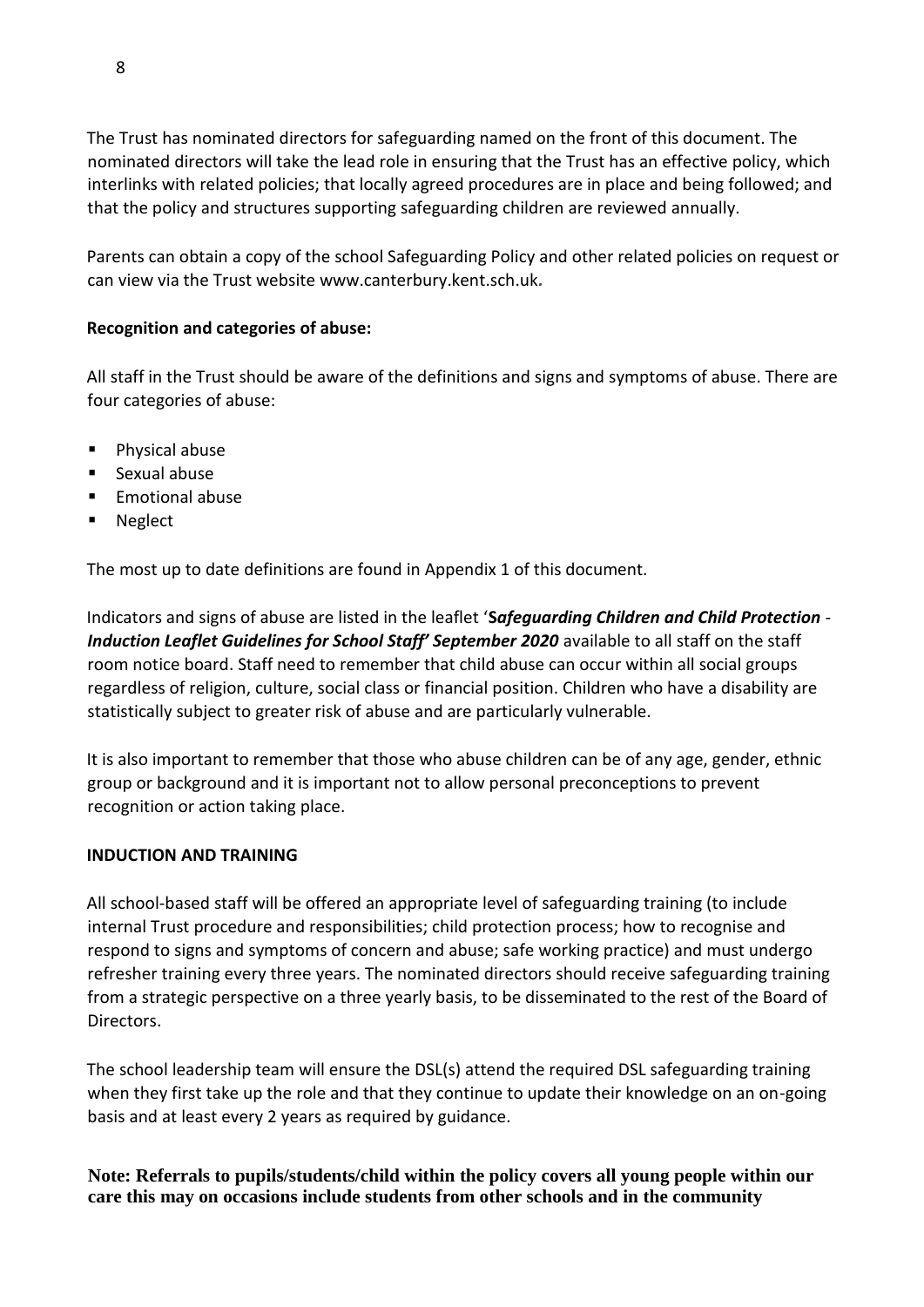The Personnel Team will ensure that all new staff and volunteers are appropriately inducted as regards the Trust's internal safeguarding procedures and communication lines. A summary information sheet is available to be given to staff and volunteers to support this process.

The training and development team will provide the safeguarding committee with an annual report detailing safeguarding training undertaken by all staff and will maintain up to date registers of who has been trained.

### **RECORD KEEPING**

Staff can play a vital role in helping children in need or at risk by effective monitoring and record keeping. Any incident or behavioural change in a child or young person that gives cause for concern should be reported to the DSL. It is important that records are factual and reflect the words used by the child or young person. Opinion should not be given unless there is some form of evidence base, which can also be quoted. It is important to remember that any issues are confidential and staff should know only on a 'need to know' basis. Staff must record any welfare concern that they have about a child on a safeguarding incident/concern form (with a body map where injuries have been observed) to be passed to the DSL. Records must be completed as soon as possible after the incident/event and must be signed and dated.

#### **Information to be recorded:**

- 1. Child's name and date of birth.
- 2. Child in normal context, e.g. behaviour, attitude (has there been an extreme change).
- 3. The incident(s) which gives rise for concern with date(s) and time(s).
- 4. A verbatim record of what the child or young person has said.
- 5. If possible record bruising/injuries indicate position, colour, size, shape and time on body map.
- 6. Action taken.

### **These basic details are vital to the information gathering process and do not constitute an investigation.**

Written information should be passed to the DSL. The Executive Principal and appropriate Head of School should always be kept informed of any significant issues.

#### *Storage of Records:*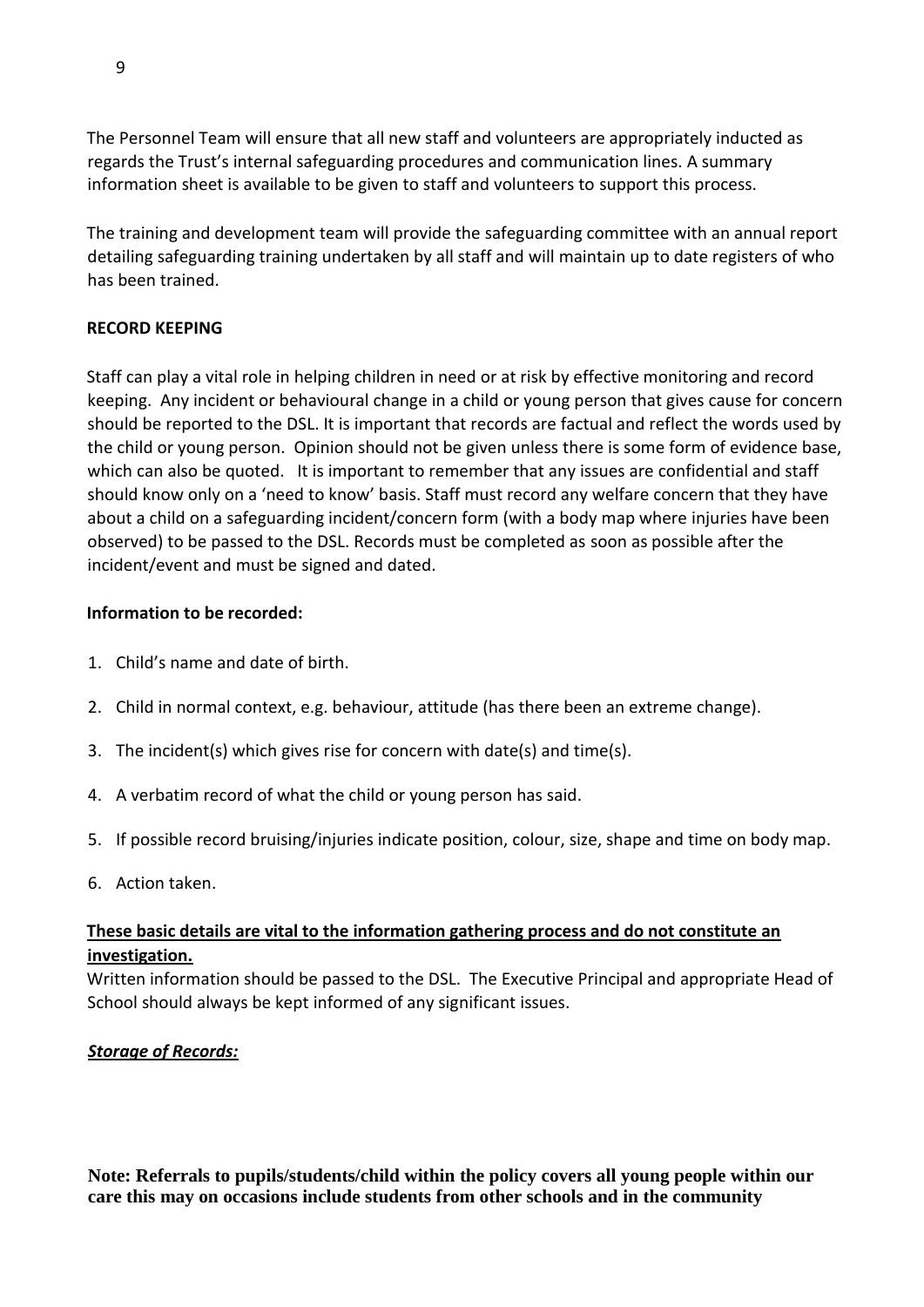The DSL will ensure that records relating to concerns for the welfare or safety of children are kept separate from other school files and are stored securely. Information will be shared on a strictly need to know basis and in line with child protection policy guidance.

Incident/concern forms are kept on the staff intranet, located on Share Point for staff to download and use or they can be obtained from the staff room at the primary school; from the DSL in room 42a or from the child protection noticeboard in the staff room at The Canterbury Academy Secondary Phase; from room E3 in the Sixth form and in City and Coastal College, at Riverside, Grosvenor House and Phoenix House, these forms can be found in the main office.

All safeguarding records will be forwarded to a child's subsequent school under confidential and separate cover to the DSL or Head of School.

An overview of all safeguarding concerns, incidents and referrals is kept on a secure, confidential spreadsheet, only accessible by specific staff. This is updated as and when incidents occur and are reviewed on a regular basis by the DSL and shared with directors, with individual detailed records, statements and other evidence kept by key staff on a daily basis. This is for information purposes only and does not replace the need to keep full and accurate records of all incidents.

## **ALLEGATIONS AGAINST MEMBERS OF STAFF AND VOLUNTEERS**

The Canterbury Academy Trust recognises that it is possible for staff and volunteers to behave in a way that might cause harm to children and takes seriously any allegation received. Such allegations should be referred immediately to the Executive Principal/appropriate Head of School who will first contact the Area Children's Officer - Children's Safeguards Team (who fulfils the Local Authority Designated Officer (LADO) function) to agree further action to be taken in respect of the child and staff member.

## **All staff need to be aware that it is a disciplinary offence not to report concerns about the conduct of a colleague that could place a child at risk**. **When in doubt – consult.**

For specific guidance on how to respond to allegations against staff, please refer to the '*Procedures for Managing Allegations Against Staff'* which can be found on the school intranet or **'Whistleblowing Procedures', also available on the school intranet.** 

## **WORKING WITH OTHER AGENCIES**

The Canterbury Academy Trust recognises and is committed to its responsibility to work with other professionals and agencies both to ensure children's needs are met and to protect them from harm. We will endeavour to identify those children and families who may benefit from the intervention and support of external professionals and will seek to enable referrals (in discussion with parents/carers) as appropriate.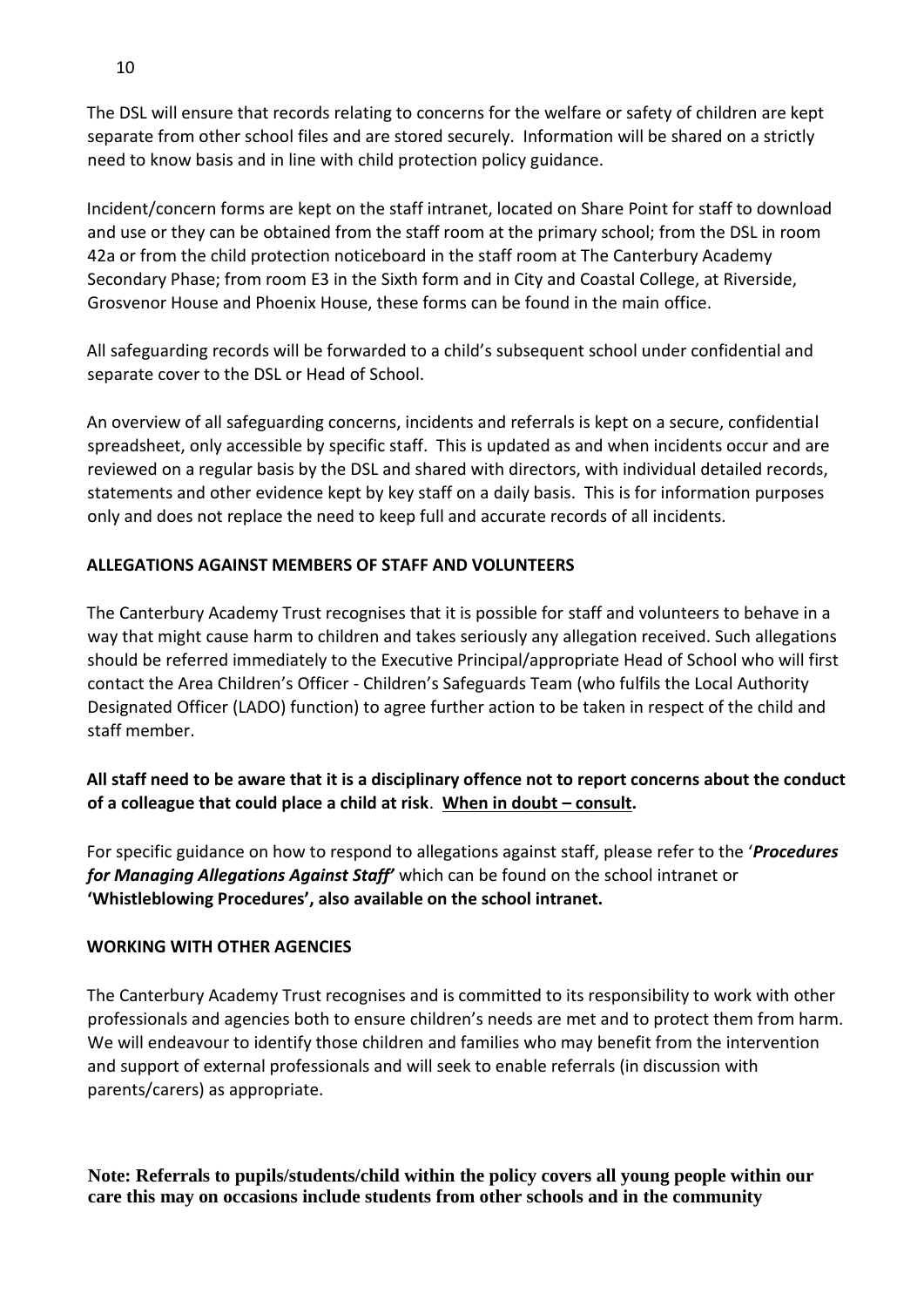Schools are not the investigating agency when there are child protection concerns and thus, the school will pass all relevant cases to the statutory agencies, who we will support in undertaking their roles. Staff should understand that alongside this, the school may have a crucial role in supporting the child whilst investigations and assessments take place.

The Canterbury Academy Trust recognises the importance of multi-agency working and will ensure that staff are enabled to attend relevant safeguarding meetings, including Child Protection Conferences, Core Groups, Strategy Meetings, Child in Need meetings and CAF Teams around the child.

The School Leadership Team and DSL will work to establish strong and co-operative relationships with relevant professionals in other agencies.

### **CONFIDENTIALITY AND INFORMATION SHARING**

Safeguarding and child protection information is confidential and personal. Other than the agreed communication lines in school, it is for the DSL(s) to decide what information needs to be shared, with whom, how and when, and whether consent needs to be gained for this process. If in any doubt, the DSL can seek advice from the Children's Safeguards Team.

If a member of staff needs to seek advice about a safeguarding situation for a child independently for the purposes of keeping a child safe (specifically with the Children's Safeguards Team or Children's Social Services), it is appropriate for the detail to be discussed, although the staff member may choose to maintain the anonymity of the child whilst initial consultation takes place.

All staff should remain aware that they cannot keep 'secrets' and absolute confidentiality with children, and that if children disclose abuse or give information that suggests they may be unsafe, this MUST be passed on to the DSL as soon as possible. The child should be told who their disclosure will be shared with and what will happen next.

#### **CURRICULUM AND STAYING SAFE**

Schools play an essential role in helping children to understand and identify the parameters of what is appropriate child and adult behaviour; what is 'safe'; to recognise when they and others close to them are not safe; and how to seek advice and support when they are concerned. Working Together to Safeguard Children (2010) states that the curriculum should ensure opportunities for 'developing children's understanding, awareness and resilience'.

The Canterbury Academy Trust will use the curriculum to provide opportunities for increasing selfawareness, self-esteem, social and emotional understanding, assertiveness and decision making so that students have a range of contacts and strategies to ensure their own protection and understand the importance of protecting others. These sessions are delivered in a variety of ways, which include through the curriculum in the classroom as part of lessons, core lessons, assemblies and bespoke sessions. Systems have been established to support the empowerment of children to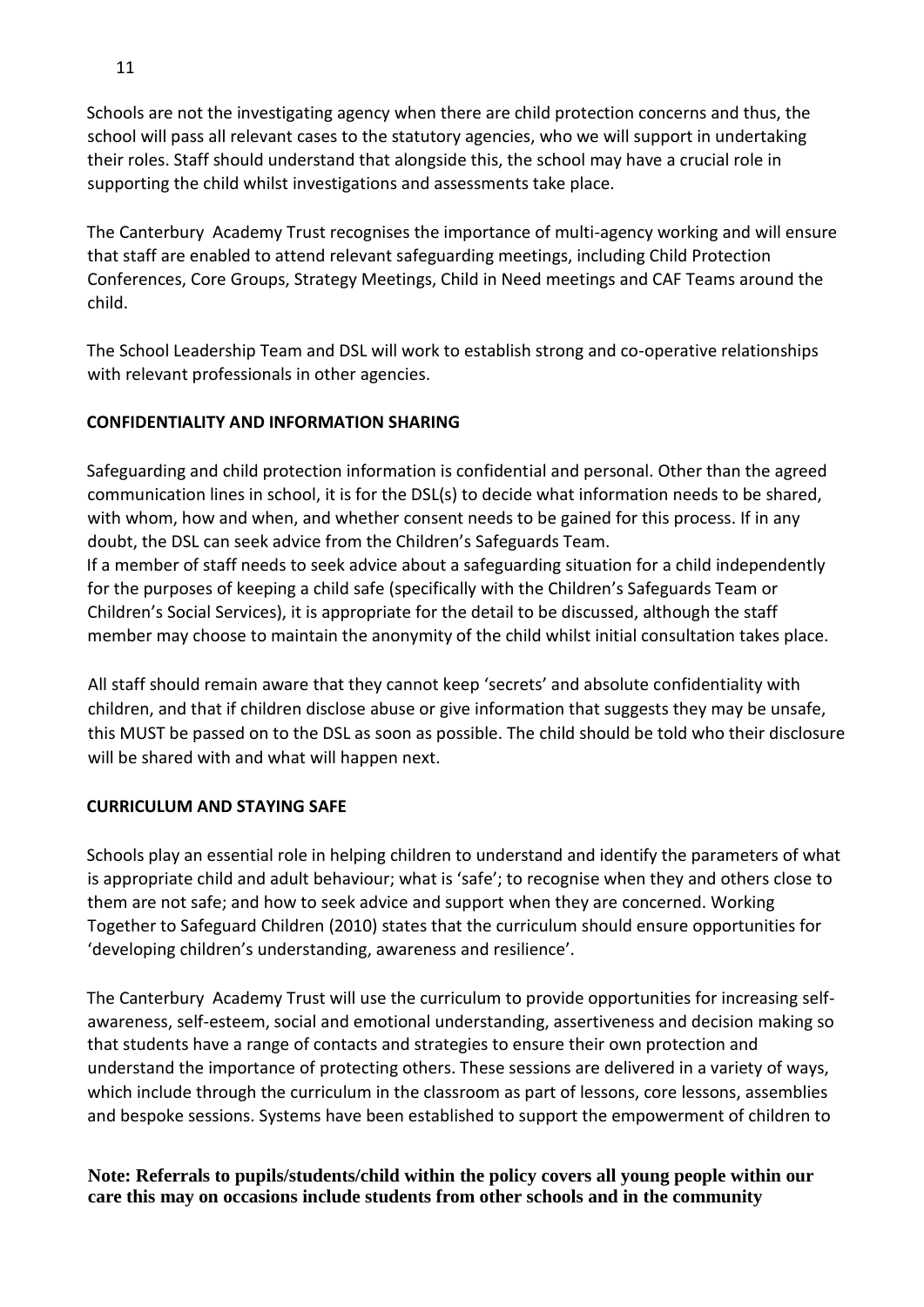talk to a range of staff when they are in difficulty and to raise comments, complaints and feedback about their school experience. Children at The Canterbury Academy Trust will be listened to and heard and their concerns will be taken seriously and acted upon as appropriate. Records will be kept of reported incidents in line with guidance.

Specific systems outside of expected day to day classroom interaction and support include counselling, mentoring, group work with outside agencies and school staff, one to one interactions with support agencies.

### **E-SAFETY AND NEW TECHNOLOGY**

The internet and related technologies have created new opportunities for creativity and communication. However, with this have come new concerns about sexual grooming of children, cyberbullying, access to extremist websites and inappropriate material.

The CEOP button is on the front home page of The Canterbury Academy Trust website for students to report any online abuse or suspicions of abuse immediately.

The Canterbury Academy Trust will ensure a comprehensive curriculum response to enable all pupils/students to learn about and manage the associated risks effectively and will support parents and the Trust community (including all members of staff) to become aware and alert to the needs of keeping children safe online.

The Canterbury Academy Trust will do all it can to educate students on the safe use of modern technologies, including the production and distribution of electronic images and messages. In line with the safeguarding policy's guidance on searching, screening and confiscating student's belongings, modern technologies will be subject to such searches and should any evidence be found, parents/carers will be contacted and where necessary, the appropriate professional agencies will be referred to.

#### **SUPERVISION AND SUPPORT**

Any member of staff affected by issues arising from concerns for children's welfare or safety can seek support from the DSL.

All newly qualified teachers and classroom assistants have a mentor or co-ordinator with whom they can discuss concerns including the area of child protection.

The DSL can put staff and parents in touch with outside agencies for professional support if they so wish. Staff can also approach Support Line directly.

#### **SAFE WORKING PRACTICE**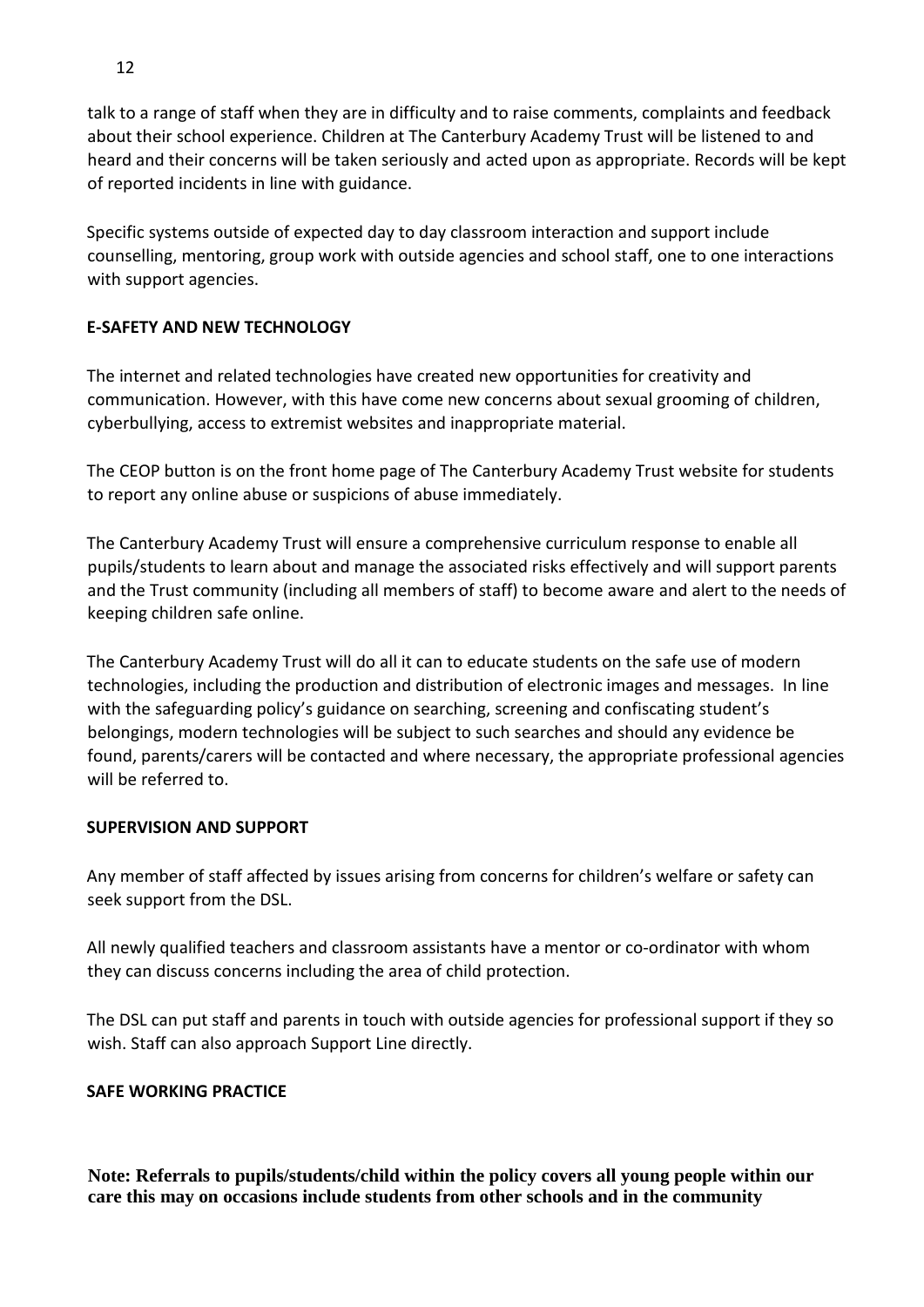Staff are required to work within clear Guidelines on Safe Working Practice and the Trust's Code of Conduct.

Children may make allegations against staff in situations where they feel vulnerable or where they perceive there to be a possible risk to their welfare. As such, all Trust staff should take care not to place themselves in a vulnerable position regarding child protection or potential allegations. For example, it is always advisable for interviews or work with individual children or parents to be conducted in view of other adults. Physical intervention should only be used when the child is endangering him/herself or others and such events should be recorded and signed by a witness. Staff should be particularly aware of the professional risks associated with the use of electronic communication (e-mail, mobile phones, texting, social network sites).

## **COMPLAINTS**

The Trust has a Complaints Procedure available to parents, pupils/students and staff who wish to report concerns. This can be found on the school intranet and website.

All reported concerns will be taken seriously and considered within the relevant and appropriate process. Anything that constitutes an allegation against a member of staff or volunteer will be dealt with under the specific *Procedures for Managing Allegations Against Staff.*

## **SAFER RECRUITMENT**

The Canterbury Academy Trust is committed to ensure that all steps are taken to recruit staff and volunteers who are safe to work with our pupils/students and have their welfare and protection as the highest priority. The Board of Directors and Trust Leadership Team are responsible for ensuring that the school follows safe recruitment processes outlined within 'Guidance', including accurate maintenance of the Single Central Record; and an application, vetting and recruitment process, which places safeguarding at its centre, regardless of employee or voluntary role.

The Board of Directors will ensure that the Executive Principal/ relevant Head of School and other senior staff responsible for recruitment complete accredited Safer Recruitment Training in line with government requirements.

## **THE USE OF TRUST PREMISES BY OTHER ORGANISATIONS**

Where services or activities are provided separately by another body using the Trust premises, Executive Principal, relevant Head of School and Board of Directors will seek assurance that the organisation concerned has appropriate policies and procedures in place with regard to safeguarding children and child protection and that relevant safeguarding checks have been made in respect of staff and volunteers. If assurance is not achieved, an application to use premises may be refused.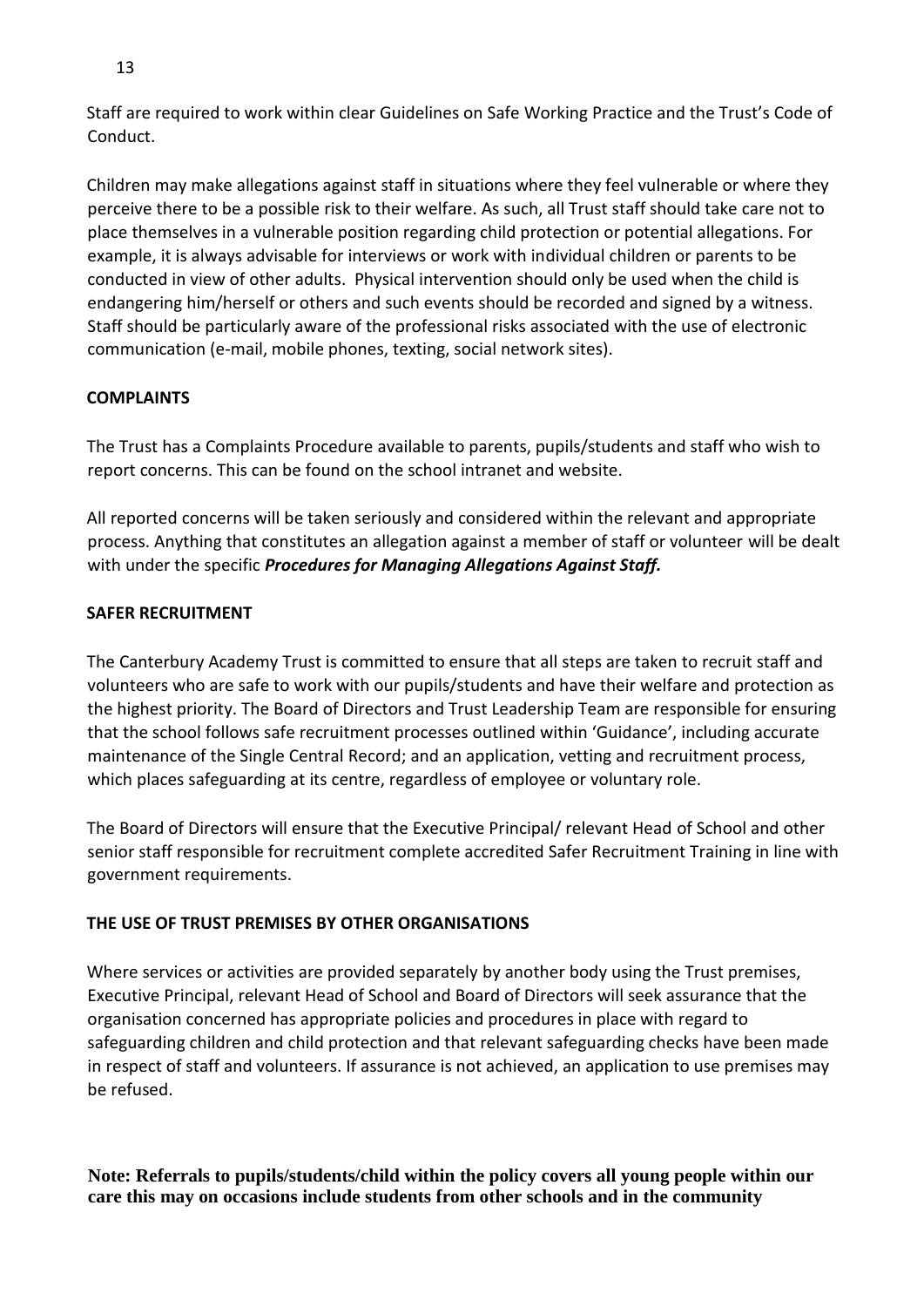#### **SECURITY**

All staff have a responsibility for maintaining awareness of buildings and grounds security and for reporting concerns that may come to light. We operate within a whole-Trust community ethos and welcome comments from pupils/students, parents and others about areas that may need improvement as well as what we are doing well.

Appropriate checks will be undertaken in respect of visitors and volunteers coming into The Trust as outlined within guidance. Visitors will be expected to sign in and out via the office visitors' log and to display a visitor's badge whilst on The Trust site. Any individual who is not known or identifiable should be challenged for clarification and reassurance.

The Trust will not accept the behaviour of any individual (parent or other) that threatens the trust security or leads others (child or adult) to feel unsafe. Such behaviour will be treated as a serious concern and may result in a decision to refuse access for that individual to the trust site.

The Trust works closely with a variety of partners, such as the police, other local schools and colleges and other local networks to help identify broader security risks and the impact it could have on our day to day operation.

There are a number of mechanisms available to support young people, parents and the local community in sharing information. Anonymous reporting can help to support a culture where young people can be encouraged and, without fear of recrimination, feel safe to raise concerns for adults to pick up and take action on. Contacting the police, can be through phoning 999 emergency; 101 non-emergency; social media or online

## **Links with the Police and the Youth Community Officer**

Incidents are reported through Kent on-line. There are two options; the first is for intervention, through the Youth Community Officer, the second is to report a crime, which will be logged and given a reference number.

The Youth Community Officer is in regular contact with the school and follows up on any anti-social behaviour within the local area. The Youth Community Officer will come in and speak with students to give 'words of advice' either with an individual student or with a small group, in addition to this they offer support with home visits, on occasions accompanying school staff.

Other related policies: Emergency plans, dangerous intruder, risk register, risk assessments, behaviour policy and health and safety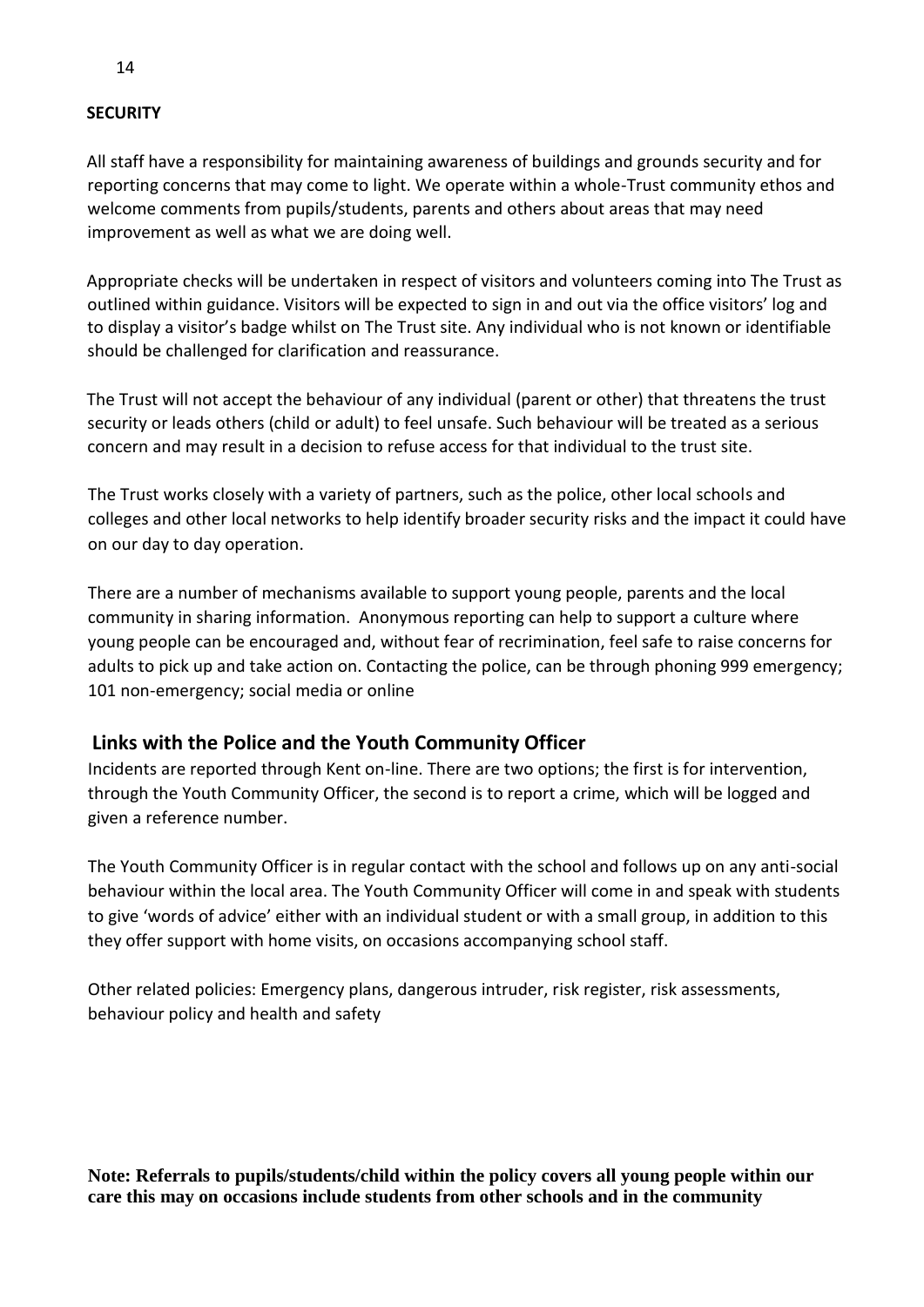#### **APPENDIX 1 - DEFINITIONS OF ABUSE**

**Physical abuse**: a form of abuse which may involve hitting, shaking, throwing, poisoning, burning or scalding, drowning, suffocating or otherwise causing physical harm to a child. Physical harm may also be caused when a parent or carer fabricates the symptoms of, or deliberately induces, illness in a child.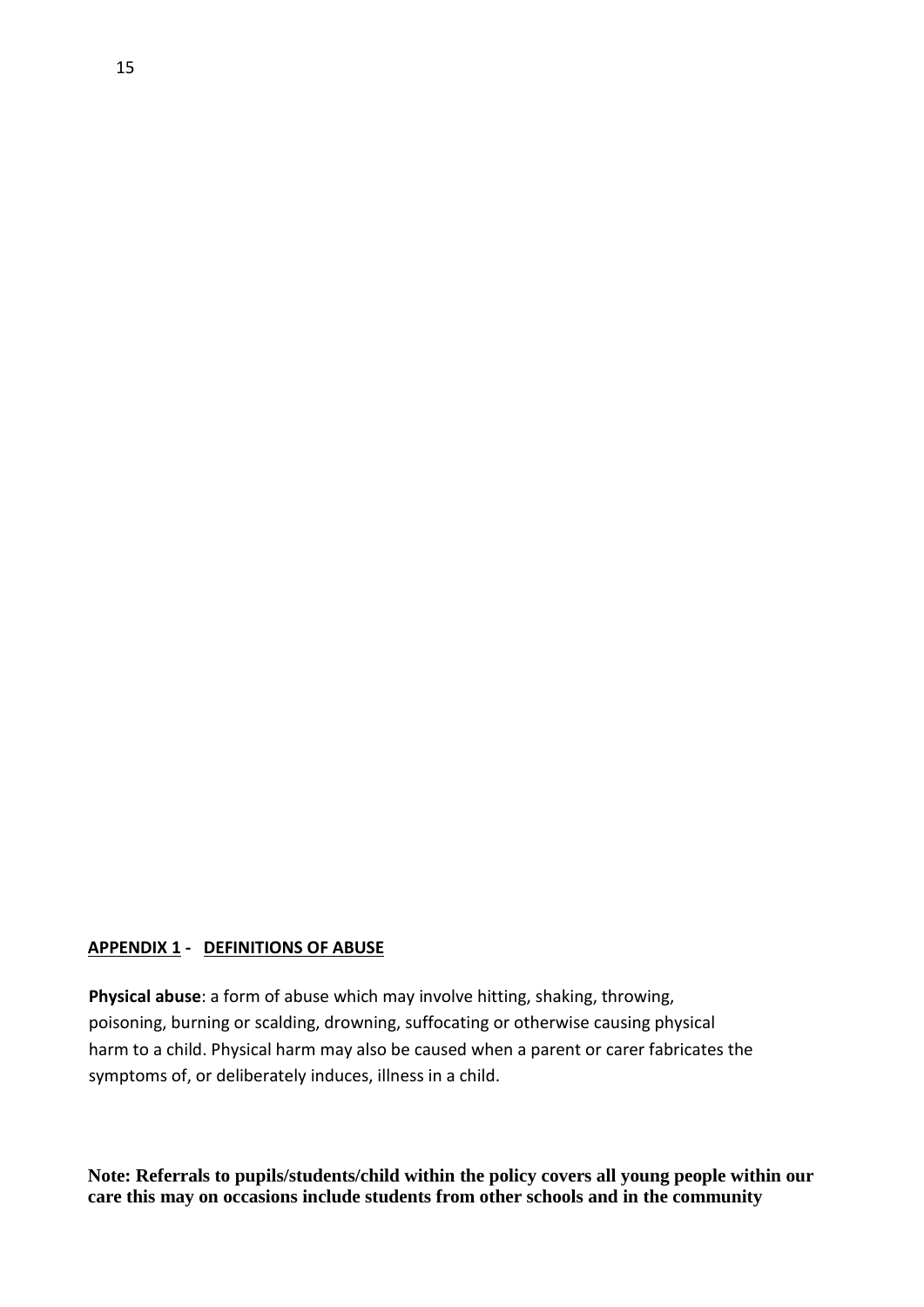**Emotional abuse**: the persistent emotional maltreatment of a child such as to cause severe and adverse effects on the child's emotional development. It may involve conveying to a child that they are worthless or unloved, inadequate, or valued only insofar as they meet the needs of another person. It may include not giving the child opportunities to express their views, deliberately silencing them or 'making fun' of what they say or how they communicate. It may feature age or developmentally inappropriate expectations being imposed on children. These may include interactions that are beyond a child's developmental capability as well as overprotection and limitation of exploration and learning, or preventing the child from participating in normal social interaction. It may involve seeing or hearing the ill-treatment of another. It may involve serious bullying (including cyberbullying), causing children frequently to feel frightened or in danger, or the exploitation or corruption of children. Some level of emotional abuse is involved in all types of maltreatment of a child, although it may occur alone.

**Sexual abuse**: involves forcing or enticing a child or young person to take part in sexual activities, not necessarily involving a high level of violence, whether or not the child is aware of what is happening. The activities may involve physical contact, including assault by penetration (for example rape or oral sex) or nonpenetrative acts such as masturbation, kissing, rubbing and touching outside of clothing. They may also include non-contact activities, such as involving children in looking at, or in the production of, sexual images, watching sexual activities, encouraging children to behave in sexually inappropriate ways, or grooming a child in preparation for abuse. Sexual abuse can take place online, and technology can be used to facilitate offline abuse. Sexual abuse is not solely perpetrated by adult males. Women can also commit acts of sexual abuse, as can other children. The sexual abuse of children by other children is a specific safeguarding issue in education (see paragraph 27).

**Neglect**: the persistent failure to meet a child's basic physical and/or psychological needs, likely to result in the serious impairment of the child's health or development. Neglect may occur during pregnancy, for example, as a result of maternal substance abuse. Once a child is born, neglect may involve a parent or carer failing to: provide adequate food, clothing and shelter (including exclusion from home or abandonment); protect a child from physical and emotional harm or danger; ensure adequate supervision (including the use of inadequate care-givers); or ensure access to appropriate medical care or treatment. It may also include neglect of, or unresponsiveness to, a child's basic emotional needs.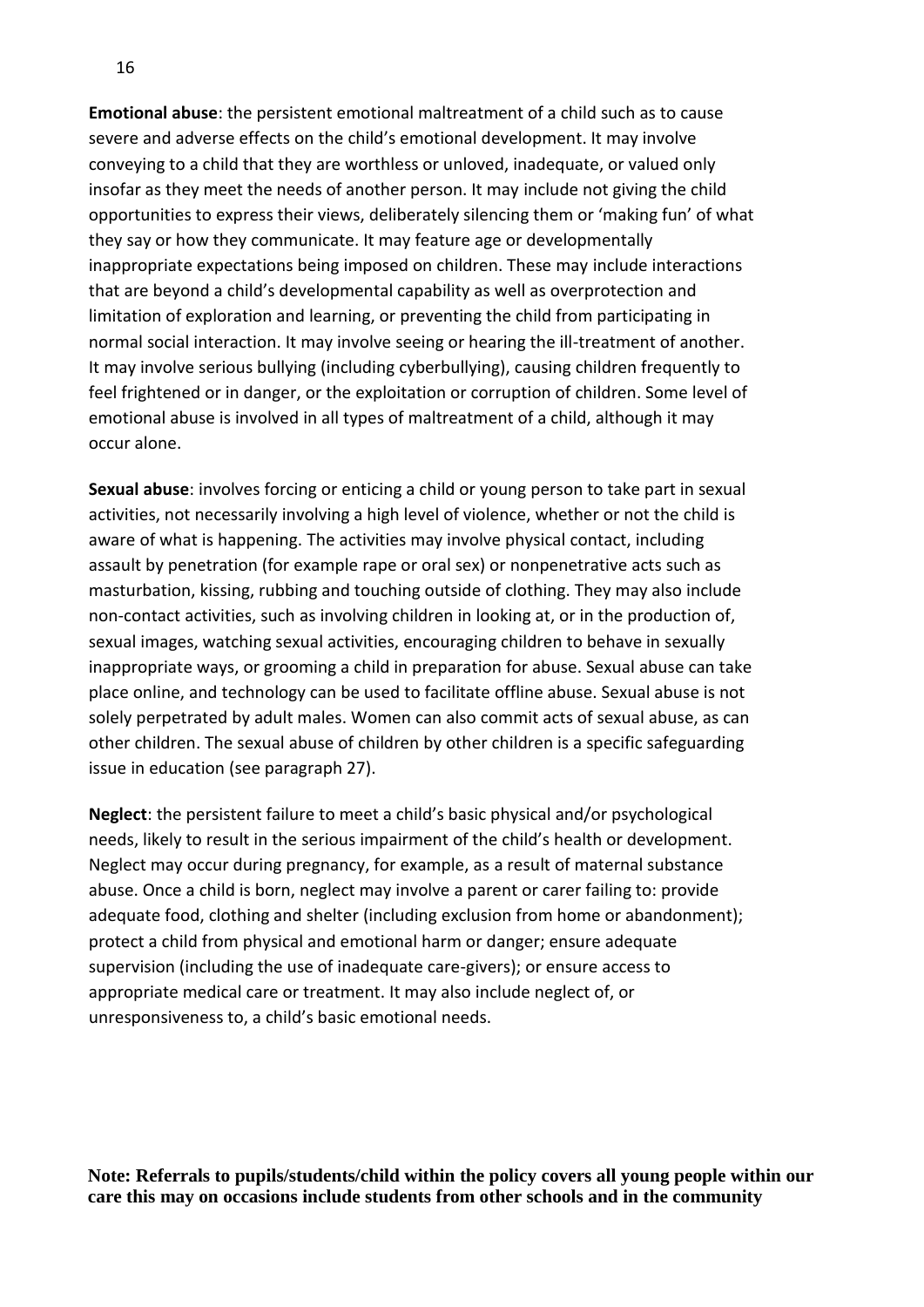#### **APPENDIX 2 - OUT OF HOURS SAFEGUARDING PROCEDURE**

Refer to Child Protection Guidelines for Staff If a child starts to disclose abuse:

• reassure the child that he/she is right to 'tell' and is not to blame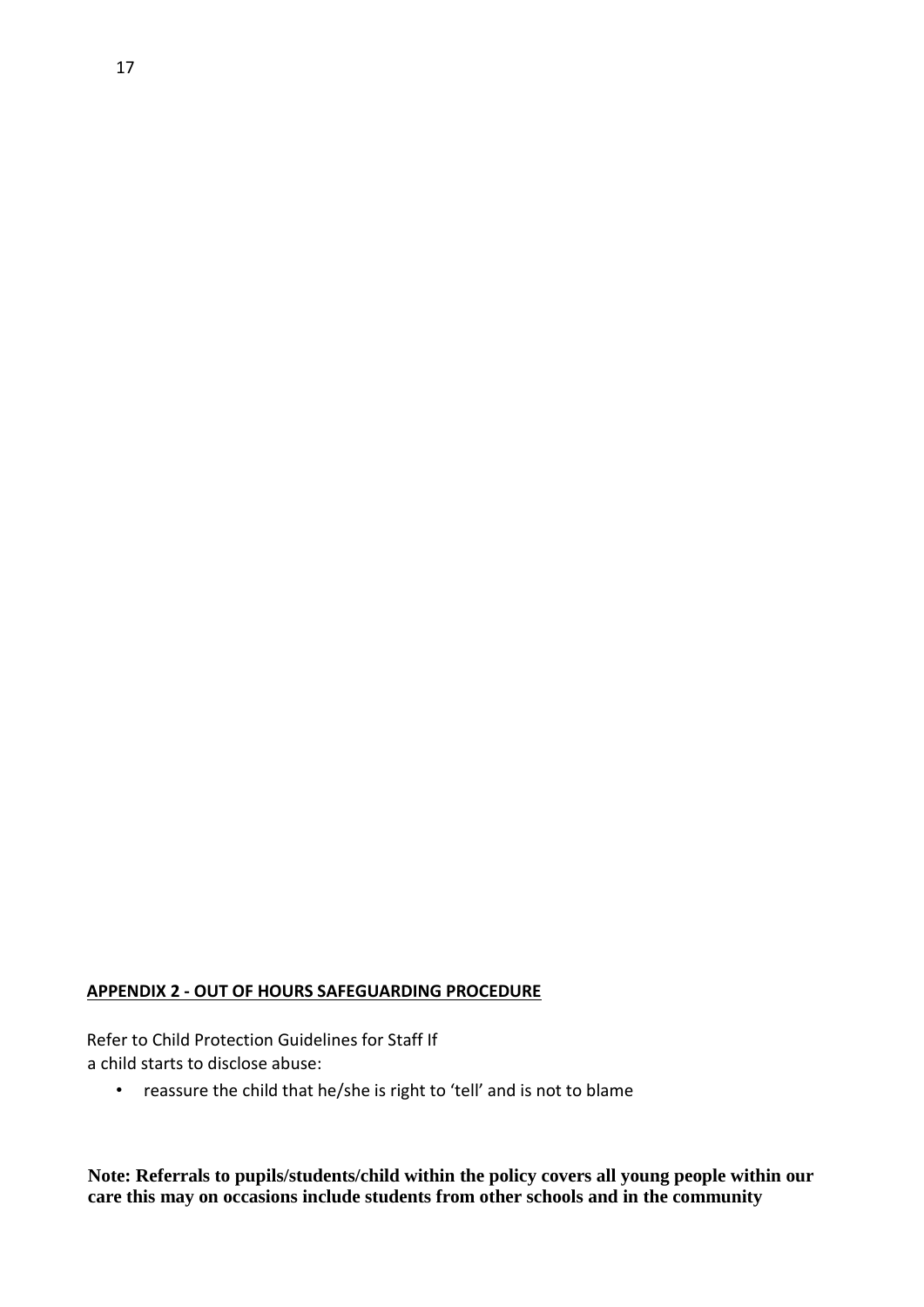- DO NOT promise not to tell anyone else; explain that you have to make sure the child is safe and may need to ask other adults to help you do this
- DO NOT question the child; let him/her tell you what they want to tell you and no more; they may need to have to disclose to a specialist later, and too much detail now may interfere with later investigations.
- when the child has finished, make sure she/he feels secure; explain what you are going to do next
- write down notes, including the date and time of the interview and sign them; record as much as you can remember, using the child's own words

If you consider a child is at risk of significant harm, one of the following must be contacted.

- 1. On duty member of staff for Child Protection (see rota held at main reception).
- 2. If no member of staff is available please contact social services directly on 03000 411111, and ask for a consultation. Take a consultation number to put on the written referral. The Child Protection Officer should refer to the list of current child protection and CAF referrals in the brown envelope within the pack.
- 3. Inform a member of the senior leadership team as soon as possible or Dom Etheridge H.R. Manager on 07886681729.
- 4. If a referral to children's Social Services is requested, complete a written referral and e-mail to central.duty@kent.gov.uk.
- 5. Refer to flow charts in Safeguarding Pack held at main reception for advice.

## **Appendix 3: SPECIFIC SAFEGUARDING ISSUES:**

Expert and professional organisations are best placed to provide up-to-date guidance and practical support on specific safeguarding issues. For example, information for schools and colleges can be found on the TES website and NSPCC website. Schools and colleges can also access broad government guidance on the issues listed below via the GOV.UK website. The following specific safeguarding issues, (Keeping Children Safe in Education, September 2019, include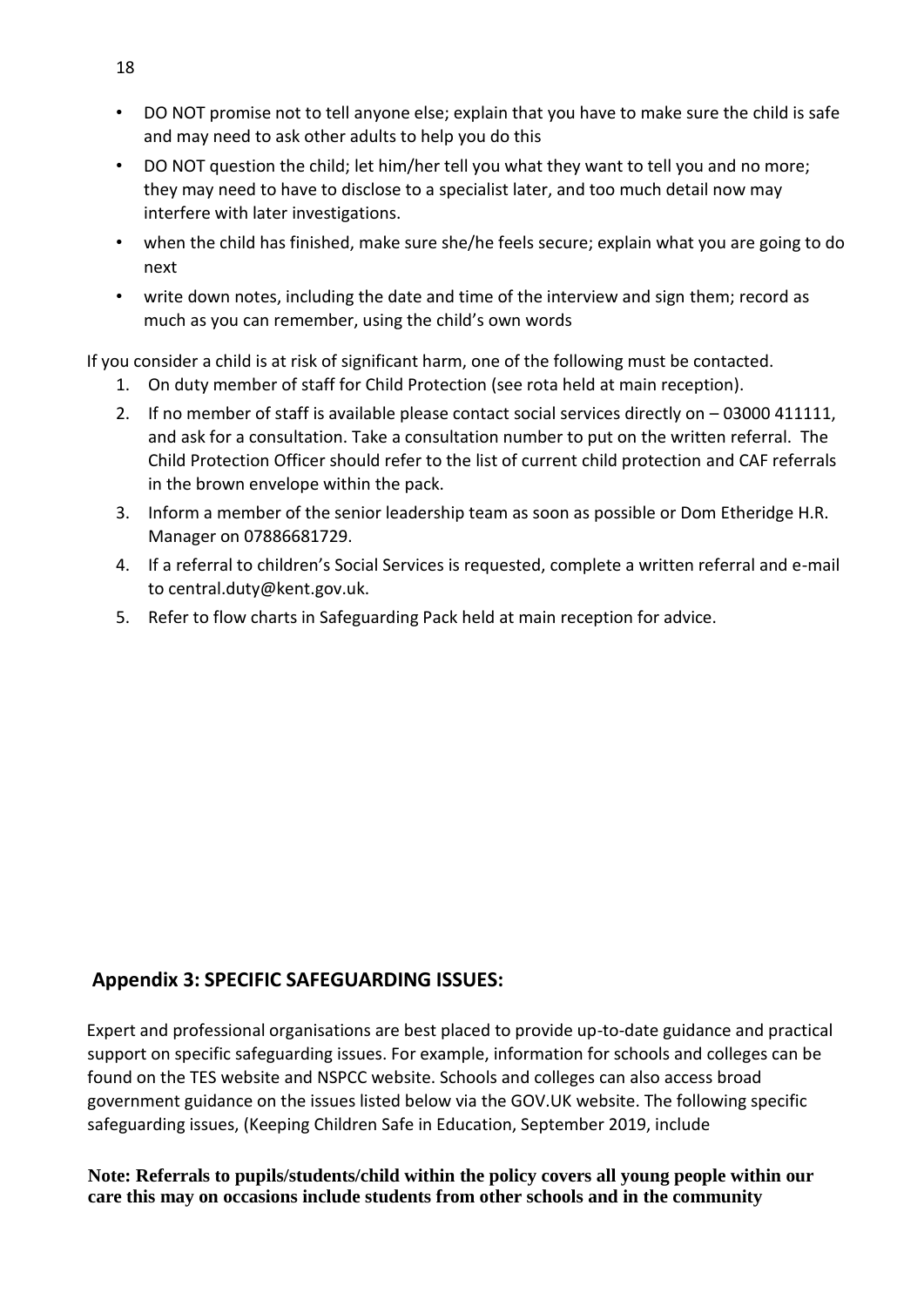## **CHILDREN MISSING IN EDUCATION:**

All children, regardless of their circumstances, are entitled to a full time education, which is suitable to their age, ability, aptitude and any special educational needs they may have. Local authorities have a duty to establish, as far as it is possible to do so, the identity of children of compulsory school age who are missing education in their area.

A child going missing from education is a potential indicator of abuse or neglect. Staff at The Academy Trust should follow the Trust's procedures for dealing with children that go missing, particularly on repeat occasions, to help identify the risk of abuse and neglect, including sexual exploitation, and to help prevent the risks of their going missing in future.

It is essential that all staff are alert to signs to look out for and the individual triggers to be aware of when considering the risks of potential safeguarding concerns such as travelling to conflict zones, FGM and forced marriage.

The law requires all schools to have an admission register and, with the exception of schools where all pupils are boarders, an attendance register. All pupils are placed on both registers.

The Trust WILL inform the local authority of any pupil who is going to be deleted from the admission register where they:

- have been taken out of the Trust by their parents and are being educated outside the Trust system e.g. home education;
- have ceased to attend the Trust and no longer live within reasonable distance of the school within the Trust at which they are registered;
- have been certified by a medical officer as unlikely to be in a fit state of health to attend a school within the Trust before ceasing to be of compulsory school age, and neither he/she nor his/her parent has indicated the intention to continue to attend a school within the Trust after ceasing to be of compulsory school age;
- are in custody for a period of more than four months due to a final court order and the proprietor does not reasonably believe they will be returning to the school at the end of that period; or, ▪ have been permanently excluded.

The local authority will be notified when The Canterbury Academy Trust is to delete a pupil from its register under the above circumstances. This will be done as soon as the grounds for deletion are met, but no later than deleting the pupil's name from the register. It is essential that The Canterbury Academy Trust complies with this duty, so that the local authority can, as part of their duty to identify children of compulsory school age who are missing education, follow up with any child who might be in danger of not receiving an education and who might be at risk of abuse or neglect.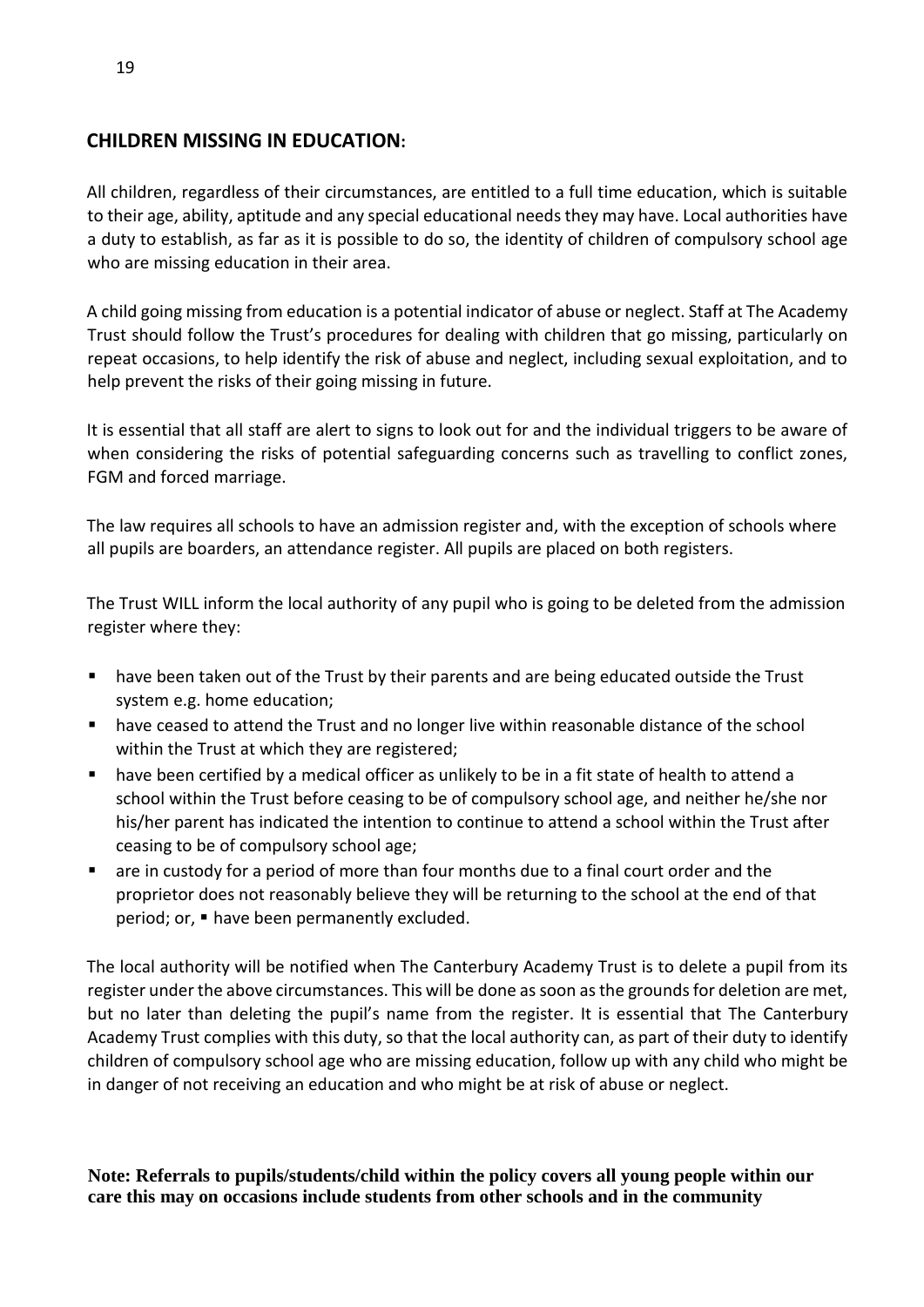**All schools must inform the local authority of any pupil who fails to attend school regularly, or has been absent without the school's permission for a continuous period of 10 school days or more, at such intervals as are agreed between the Trust and the local authority (or in default of such agreement, at intervals determined by the Secretary of State).** 

Further information can be found at <https://www.kscmp.org.uk/guidance/missing-children>

## **CHILD SEXUAL EXPLOITATION:**

Child sexual exploitation (CSE) involves exploitative situations, contexts and relationships where young people receive something (for example food, accommodation, drugs, alcohol, gifts, money or in some cases simply affection) as a result of engaging in sexual activities. Sexual exploitation can take many forms ranging from the seemingly 'consensual' relationship where sex is exchanged for affection or gifts, to serious organised crime by gangs and groups. What marks out exploitation is an imbalance of power in the relationship. The perpetrator always holds some kind of power over the victim, which increases as the exploitative relationship, develops. Sexual exploitation involves varying degrees of coercion, intimidation or enticement, including unwanted pressure from peers to have sex, sexual bullying including cyberbullying and grooming. However, it also important to recognise that some young people who are being sexually exploited do not exhibit any external signs of this abuse.

If there is suspicion that a young person is being sexually exploited, this must be immediately reported as a child protection issue, to the appropriate member of staff, full further guidance can be found at

<http://www.kscb.org.uk/guidance/sexual-abuse-and-exploitation>

## **Female Genital Mutilation:**

Female Genital Mutilation (FGM) comprises all procedures involving partial or total removal of the external female genitalia or other injury to the female genital organs. It is illegal in the UK and a form of child abuse with long-lasting harmful consequences.

Professionals in all agencies, and individuals and groups in relevant communities, need to be alert to the possibility of a girl being at risk of FGM, or already having suffered FGM.

## **Indicators:**

There is a range of potential indicators that a girl may be at risk of FGM. Warning signs that FGM may be about to take place, or may have already taken place, can be found on pages 16-17 of the [Multi-Agency](https://www.gov.uk/government/publications/female-genital-mutilation-guidelines) [Practice Guidelines](https://www.gov.uk/government/publications/female-genital-mutilation-guidelines) [,](https://www.gov.uk/government/publications/female-genital-mutilation-guidelines) and Chapter 9 of those Guidelines (pp42-44) focuses on the role of schools and colleges.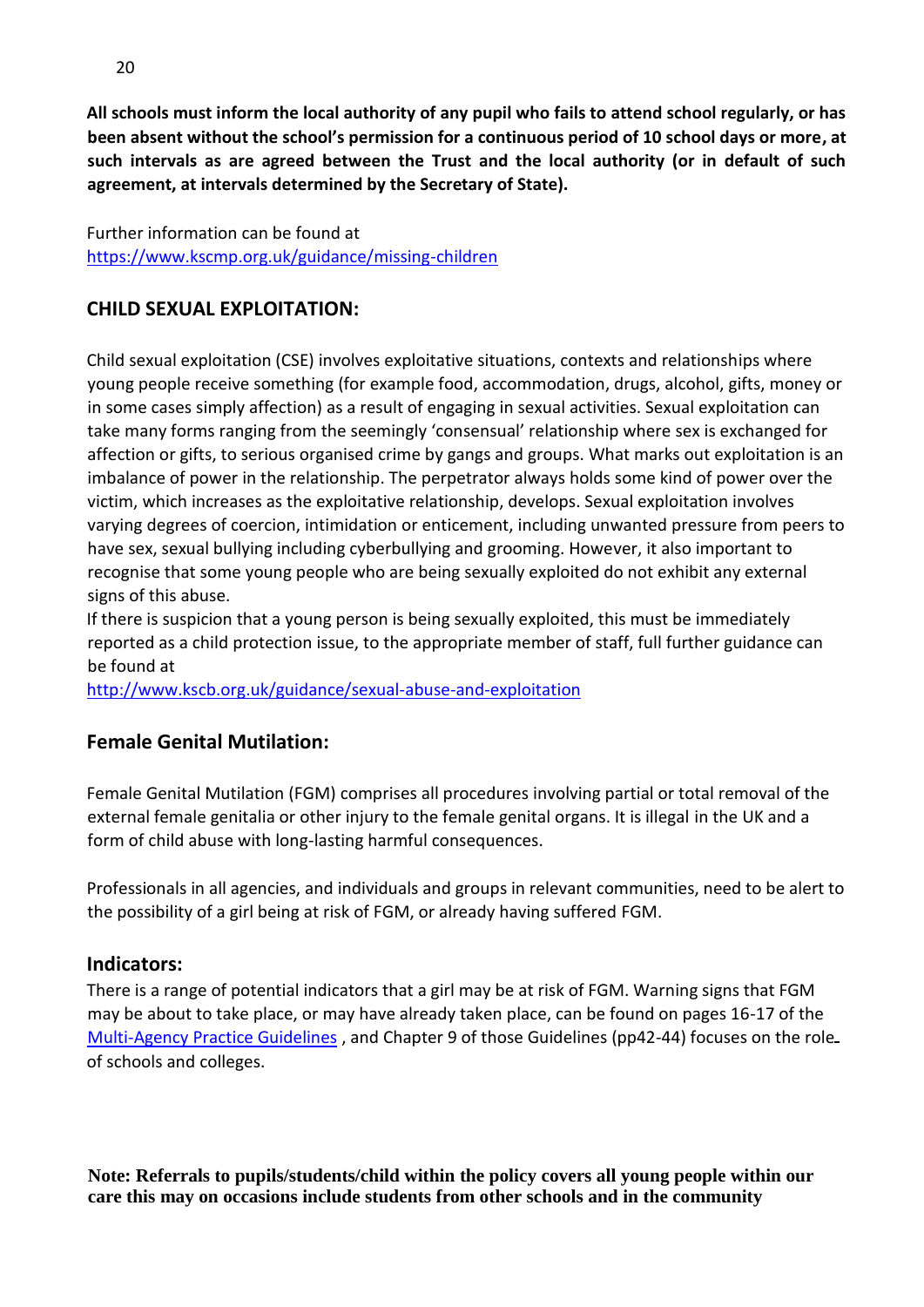Section 5C of the Female Genital Mutilation Act 2003 (as inserted by section 75 of the Serious Crime Act 2015) gives the Government powers to issue statutory guidance on FGM to relevant persons. Once the government issues any statutory multi-agency guidance this will apply to schools and colleges.

## **Actions:**

If staff have a concern they should activate The Academy Trust's local safeguarding procedures, using existing national and local protocols for multi-agency liaison with police and children's social care. When mandatory reporting commenced in October 2015 these procedures will remain when dealing with concerns regarding the potential for FGM to take place. Where a teacher discovers that an act of FGM appears to have been carried out on a girl who is aged under 18, there will be a statutory duty upon that individual to report it to the police. This will be done through The Academy Trust's designated safeguarding lead.

## **Mandatory Reporting Duty:**

Section 5B of the Female Genital Mutilation Act 2003 (as inserted by section 74 of the Serious Crime Act 2015) will place a statutory duty upon **teachers, along with social workers and healthcare professionals, to report to the police** where they discover (either through disclosure by the victim or visual evidence) that FGM appears to have been carried out on a girl under 18. Those failing to report such cases will face disciplinary sanctions. It will be rare for teachers to see visual evidence, and they should **not** be examining pupils, but the same definition of what is meant by "to discover that an act of FGM appears to have been carried out" is used for all professionals to whom this mandatory reporting duty applies.

The Mandatory reporting duty commenced in October 2015. As such, teachers must report to the police cases where they discover that an act of FGM appears to have been carried out. Unless the teacher has a good reason not to, they should still consider and discuss any such case with the school's designated safeguarding lead and involve children's social care as appropriate.

Further information can be found at

https://www.gov.uk/female-genital-mutilation-help-advice

## **Preventing Radicalisation:**

Protecting children from the risk of radicalisation should be seen as part of schools' wider safeguarding duties, and is similar in nature to protecting children from other forms of harm and abuse. During the process of radicalisation, it is possible to intervene to prevent vulnerable people being radicalised.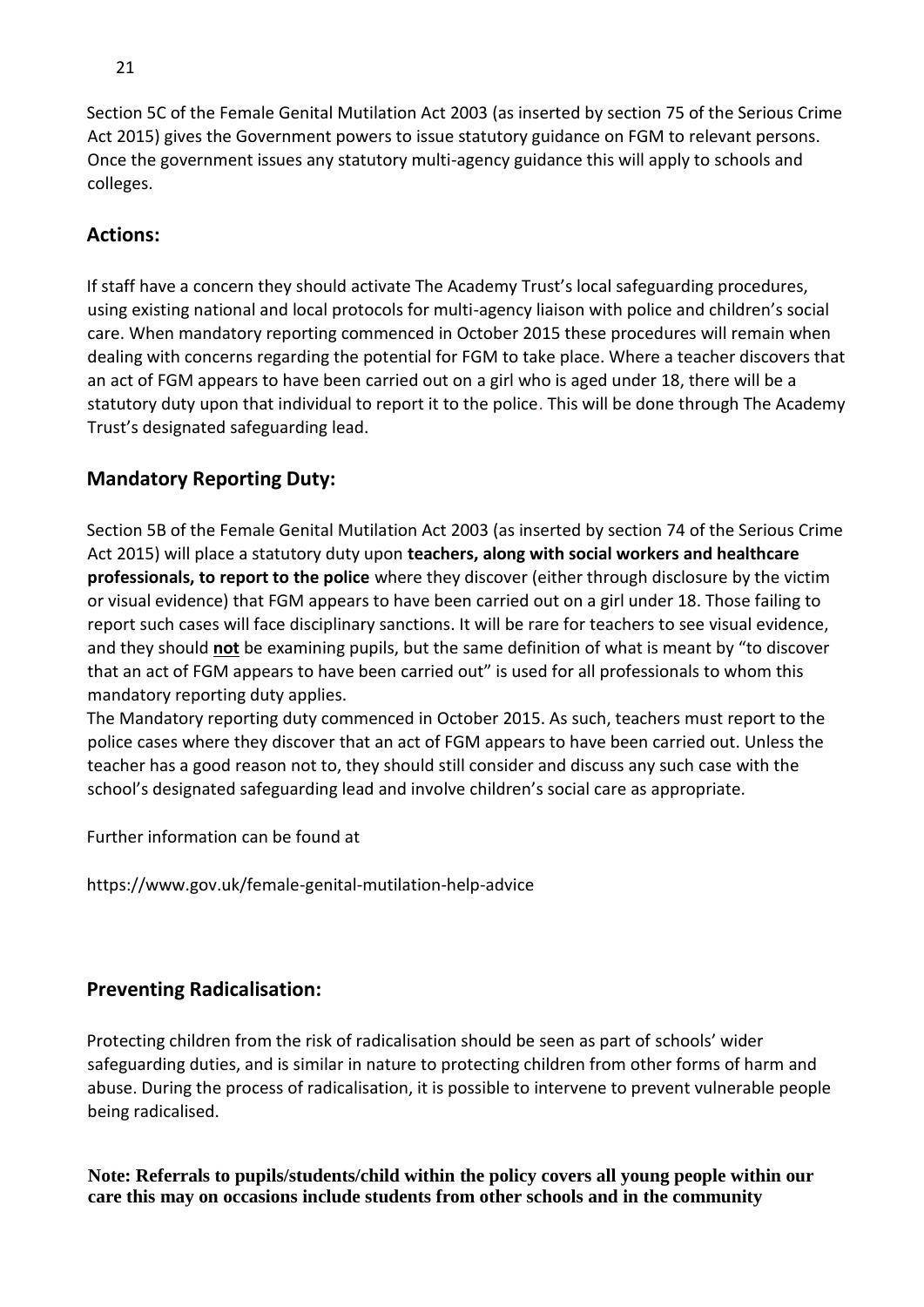Radicalisation refers to the process by which a person comes to support terrorism and forms of extremism. There is no single way of identifying an individual who is likely to be susceptible to an extremist ideology. It can happen in many different ways and settings. Specific background factors may contribute to vulnerability, which are often, combined with specific influences such as family, friends or online, and with specific needs for which an extremist or terrorist group may appear to provide an answer. The internet and the use of social media in particular has become a major factor in the radicalisation of young people.

As with managing other safeguarding risks, staff should be alert to changes in children's behaviour, which could indicate that they may be in need of help or protection. Trust staff should use their professional judgement in identifying children who might be at risk of radicalisation and act proportionately which may include making a referral to the Channel programme.

From 1 July 2015 specified authorities, including all schools as defined in the summary of this guidance, are subject to a duty under section 26 of the Counter-Terrorism and Security Act 2015 ("the CTSA 2015"), in the exercise of their functions, to have "due regard to the need to prevent people from being drawn into terrorism". This duty is known as the Prevent duty. It applies to a wide range of public-facing bodies. Bodies to which the duty applies [must](https://www.gov.uk/government/publications/prevent-duty-guidance) [have](https://www.gov.uk/government/publications/prevent-duty-guidance) [regard to statutory](https://www.gov.uk/government/publications/prevent-duty-guidance) [guidance issued under](https://www.gov.uk/government/publications/prevent-duty-guidance) [section 29 of](https://www.gov.uk/government/publications/prevent-duty-guidance) [the CTSA](https://www.gov.uk/government/publications/prevent-duty-guidance) [2015](https://www.gov.uk/government/publications/prevent-duty-guidance) [\(](https://www.gov.uk/government/publications/prevent-duty-guidance)"the Prevent guidance"). Paragraphs 57-76 of the Prevent guidance are concerned specifically with schools (but also cover childcare). It is anticipated that the duty will come into force for sixth form colleges and FE colleges early in the autumn.

The statutory Prevent guidance summarises the requirements on schools in terms of four general themes: risk assessment, working in partnership, staff training and IT policies.

• Schools are expected to assess the risk of children being drawn into terrorism, including support for extremist ideas that are part of terrorist ideology. This means being able to demonstrate both a general understanding of the risks affecting children and young people in the area and a specific understanding of how to identify individual children who may be at risk of radicalisation and what to do to support them. Schools and colleges should have clear procedures in place for protecting children at risk of radicalisation. These procedures may be set out in existing safeguarding policies. It is not necessary for schools and colleges to have distinct policies on implementing the Prevent duty.

• The Prevent duty builds on existing local partnership arrangements. For example, governing bodies and proprietors of all schools should ensure that their safeguarding arrangements take into account the policies and procedures of Local Safeguarding Children Boards (LSCBs).

• The Prevent guidance refers to the importance of Prevent awareness training to equip staff to identify children at risk of being drawn into terrorism and to challenge extremist ideas. Individual schools are best placed to assess the training needs of staff in the light of their assessment of the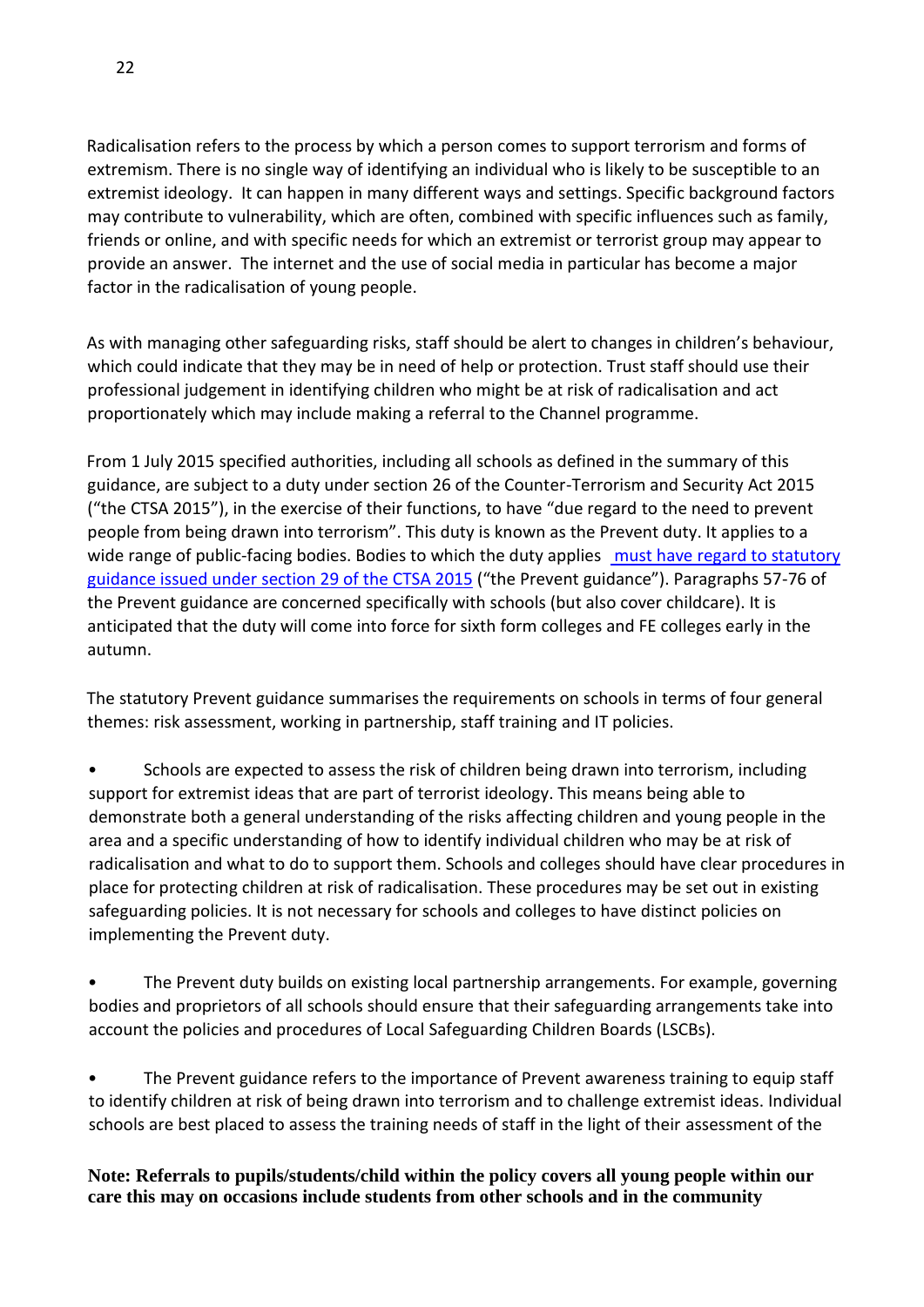risk to pupils at the school of being drawn into terrorism. As a minimum, however, schools should ensure that the designated safeguarding lead undertakes Prevent awareness training and is able to provide advice and support to other members of staff on protecting children from the risk of radicalisation.

• Schools must ensure that children are safe from terrorist and extremist material when accessing the internet in schools. Schools should ensure that suitable filtering is in place. It is also important that schools teach pupils about online safety more generally.

The Department for Education has also [published advice for](https://www.gov.uk/government/publications/protecting-children-from-radicalisation-the-prevent-duty) [schools](https://www.gov.uk/government/publications/protecting-children-from-radicalisation-the-prevent-duty) [on the Prevent](https://www.gov.uk/government/publications/protecting-children-from-radicalisation-the-prevent-duty) [duty.](https://www.gov.uk/government/publications/protecting-children-from-radicalisation-the-prevent-duty) [Th](https://www.gov.uk/government/publications/protecting-children-from-radicalisation-the-prevent-duty)e advice is intended to complement the Prevent guidance and signposts other sources of advice and support.

## **Channel:**

Trust staff should understand when it is appropriate to make a referral to the Channel programme. Channel is a programme, which focuses on providing support at an early stage to people who are identified as being vulnerable to being drawn into terrorism. It provides a mechanism for the trust to make referrals if they are concerned that an individual might be vulnerable to radicalisation. An individual's engagement with the programme is entirely voluntary at all stages.

Section 36 of the CTSA 2015 places a duty on local authorities to ensure Channel panels are in place. The panel must be chaired by the local authority and include the police for the relevant local authority area. Following a referral, the panel will assess the extent to which identified individuals are vulnerable to being drawn into terrorism, and, where considered appropriate and necessary consent is obtained, arrange for support to be provided to those individuals. Section 38 of the CTSA 2015 requires partners of Channel panels to co-operate with the panel in the carrying out of its functions and with the police in providing information about a referred individual. Schools and colleges, which are required to have regard to Keeping Children Safe in Education, 2018, are listed in the CTSA 2015 as partners required to cooperate with local Channel panels.

https://www.kscmp.org.uk/procedures/extremism-and-radicalisation2

## **Gang Exploitation**

## Definition

Being part of a friendship group is a normal part of growing up and it can be common for groups of children and young people to gather together in public places to socialise. Belonging to such a group can form a positive and normal part of young people's growth and development. These groups should be distinguished from 'street gangs' for whom crime and violence are a core part of their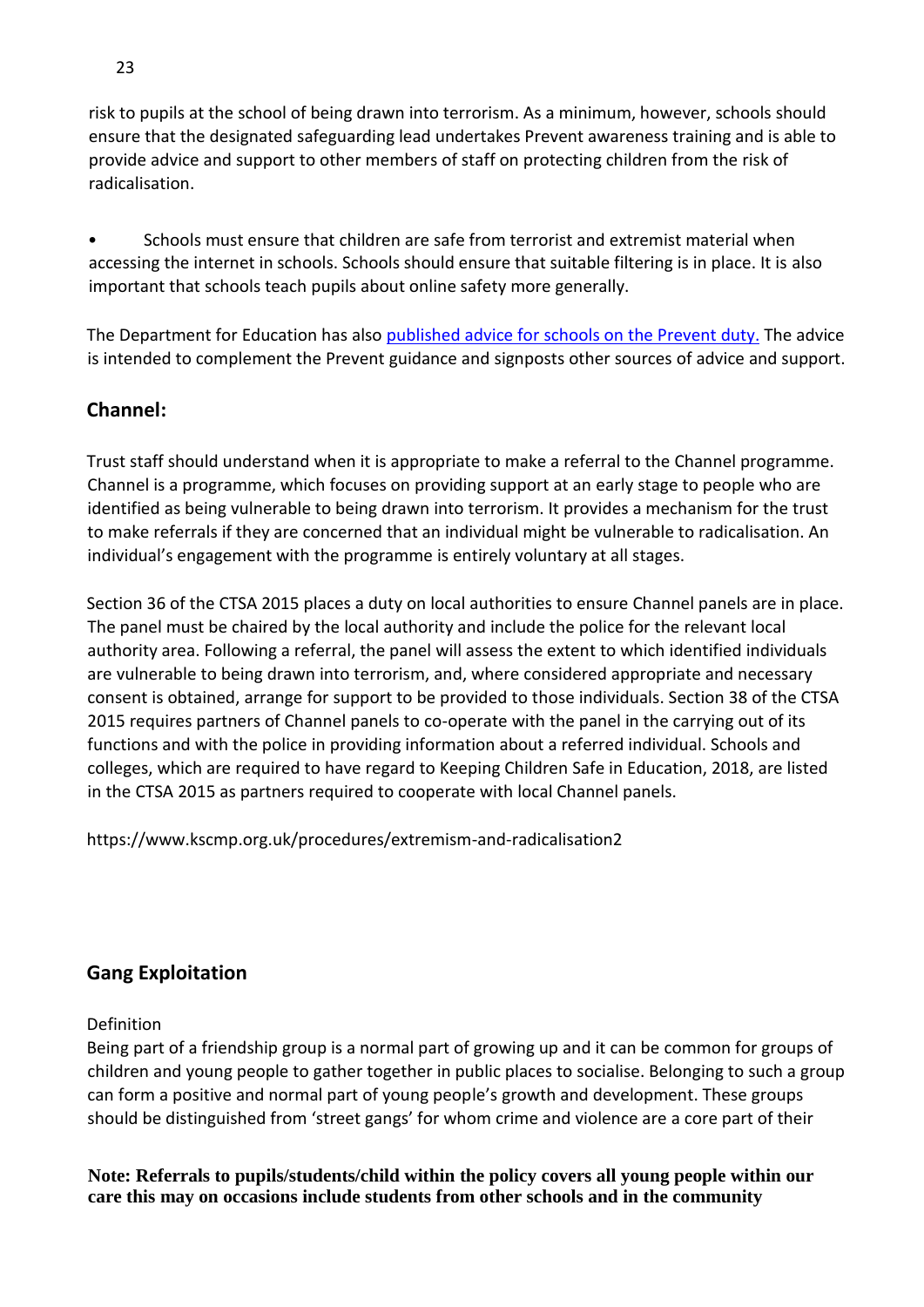identity, although 'delinquent peer groups' can also lead to increased antisocial behaviour and youth offending. Although some group gatherings can lead to increased antisocial behaviour and youth offending, these activities should not be confused with the serious violence of a gang. If there is suspicion that a young person is being exploited this must be immediately reported as a child protection issue, to the appropriate member of staff, full further guidance can be found

#### <https://www.kscmp.org.uk/guidance/gang-activity>

## **Child Trafficking**

*"Trafficking of persons" shall mean the recruitment, transportation, transfer, harbouring or receipt of persons, by means of the threat or use of force or other forms of coercion, of abduction, of fraud, of deception, of the abuse of power or of a position of vulnerability or of the giving or receiving of payments or benefits to achieve the consent of a person having control over another person, for the purpose of exploitation. Exploitation shall include, at a minimum, the exploitation of the prostitution of others or other forms of sexual exploitation, forced labour or services, slavery or practices similar to slavery, servitude or the removal of organs;* 

If there is suspicion that a young person has been trafficked, this must be immediately reported as a child protection issue, to the appropriate member of staff, full further guidance can be found

#### <http://www.kscb.org.uk/guidance/trafficking>

## '**Upskirting' law comes into force (April 2019)**

The practice typically involves taking a picture under a person's clothing without them knowing, with the intention of viewing their genitals and buttocks.

The Voyeurism Act allows this intrusive behaviour to be treated as a sexual offence, and ensure that the most serious offenders are made subject to notification requirements (commonly referred to as the 'sex offenders register' and could lead to a two year prison sentence.

## **Sharing nudes and semi-nudes**

This advice uses the term 'sharing nudes and semi-nudes' to mean the sending or posting of nude or semi-nude images, videos or live streams by young people under the age of 18 online. This could be via social media, gaming platforms, chat apps or forums. It could also involve sharing between devices via services like Apple's AirDrop which works offline.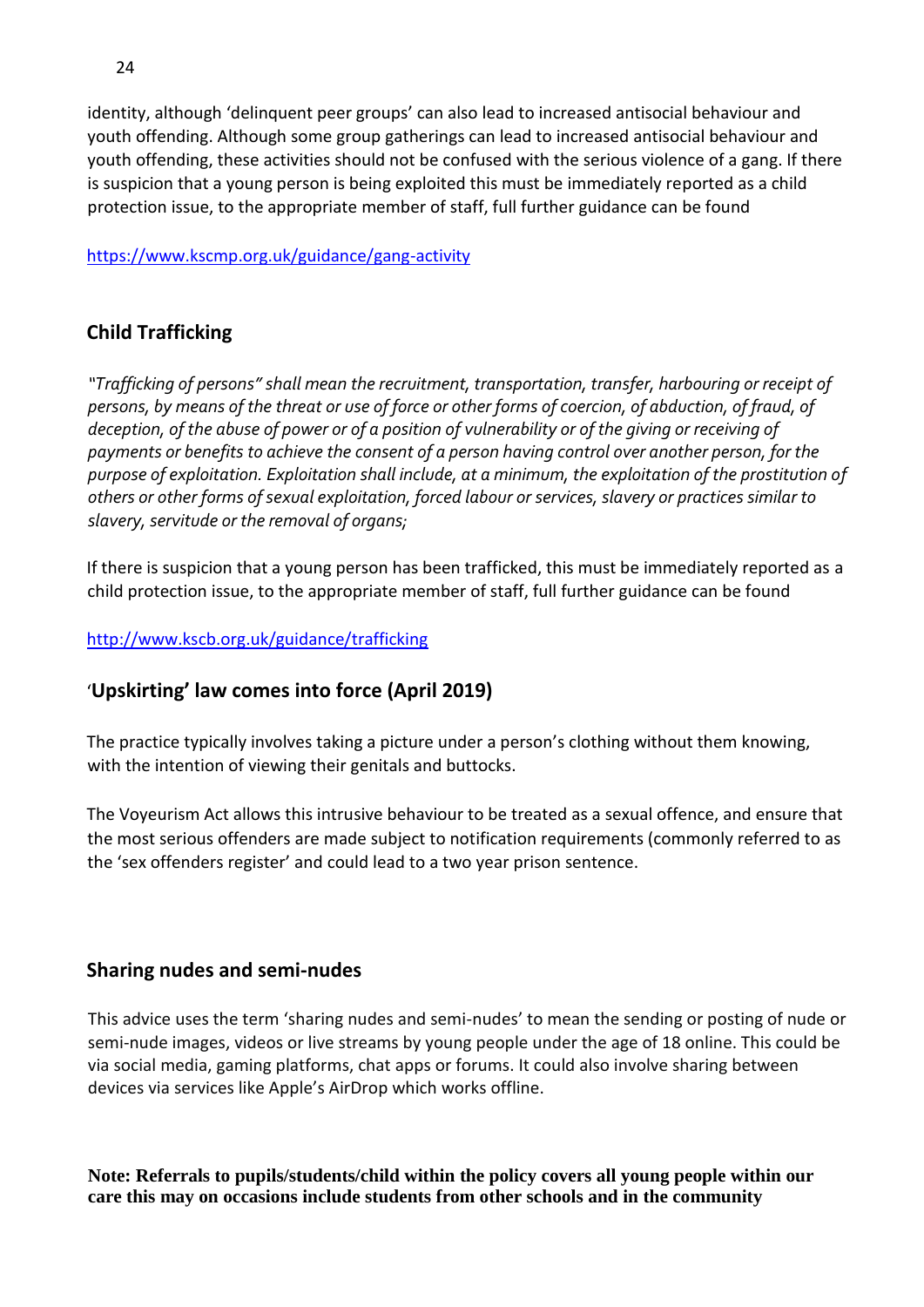The term 'nudes' is used as it is most commonly recognised by young people and more appropriately covers all types of image sharing incidents. Alternative terms used by children and young people may include 'dick pics' or 'pics'.

The motivations for taking and sharing nude and semi-nude images, videos and live streams are not always sexually or criminally motivated. Such images may be created and shared consensually by young people who are in relationships, as well as between those who are not in a relationship. **[\[footnote](https://www.gov.uk/government/publications/sharing-nudes-and-semi-nudes-advice-for-education-settings-working-with-children-and-young-people/sharing-nudes-and-semi-nudes-advice-for-education-settings-working-with-children-and-young-people#fn:4) 4]** It is also possible for a young person in a consensual relationship to be coerced into sharing an image with their partner. Incidents may also occur where:

- children and young people find nudes and semi-nudes online and share them claiming to be from a peer
- children and young people digitally manipulate an image of a young person into an existing nude online
- images created or shared are used to abuse peers e.g. by selling images online or obtaining images to share more widely without consent to publicly shame

All incidents relating to nudes and semi-nudes being shared need to be recorded. This includes incidents that have been referred to external agencies and those that have not. Incidents that have not been reported out to police or children's social care, education settings should record their reason for doing so and ensure it is signed off by the headteacher or setting's manager/leadership team. Please note copies of imagery should not be taken.

Records should be kept in line with statutory requirements set out in Keeping Children Safe in Education, where applicable, and your local safeguarding procedures.

**The advice replaces 'Sexting in schools and colleges: responding to incidents and safeguarding young people' published in 2016 by UKCIS in collaboration with the NPCC and Charlotte Aynsley.** 

## **Mental Health**

- All staff should be aware that mental health problems can, in some cases, be an indicator that a child has suffered or is at risk of suffering abuse, neglect or exploitation.
- •

Only appropriately trained professionals should attempt to make a diagnosis of a mental health problem. Education staff, however, are well placed to observe children day-to-day and identify those whose behaviour suggests that they may be experiencing a mental health problem or be at risk of developing one.

• Where children have suffered abuse and neglect, or other potentially traumatic adverse childhood experiences, this can have a lasting impact throughout childhood, adolescence and into adulthood. It is key that staff are aware of how these children's experiences, can impact on their mental health, behaviour, and education.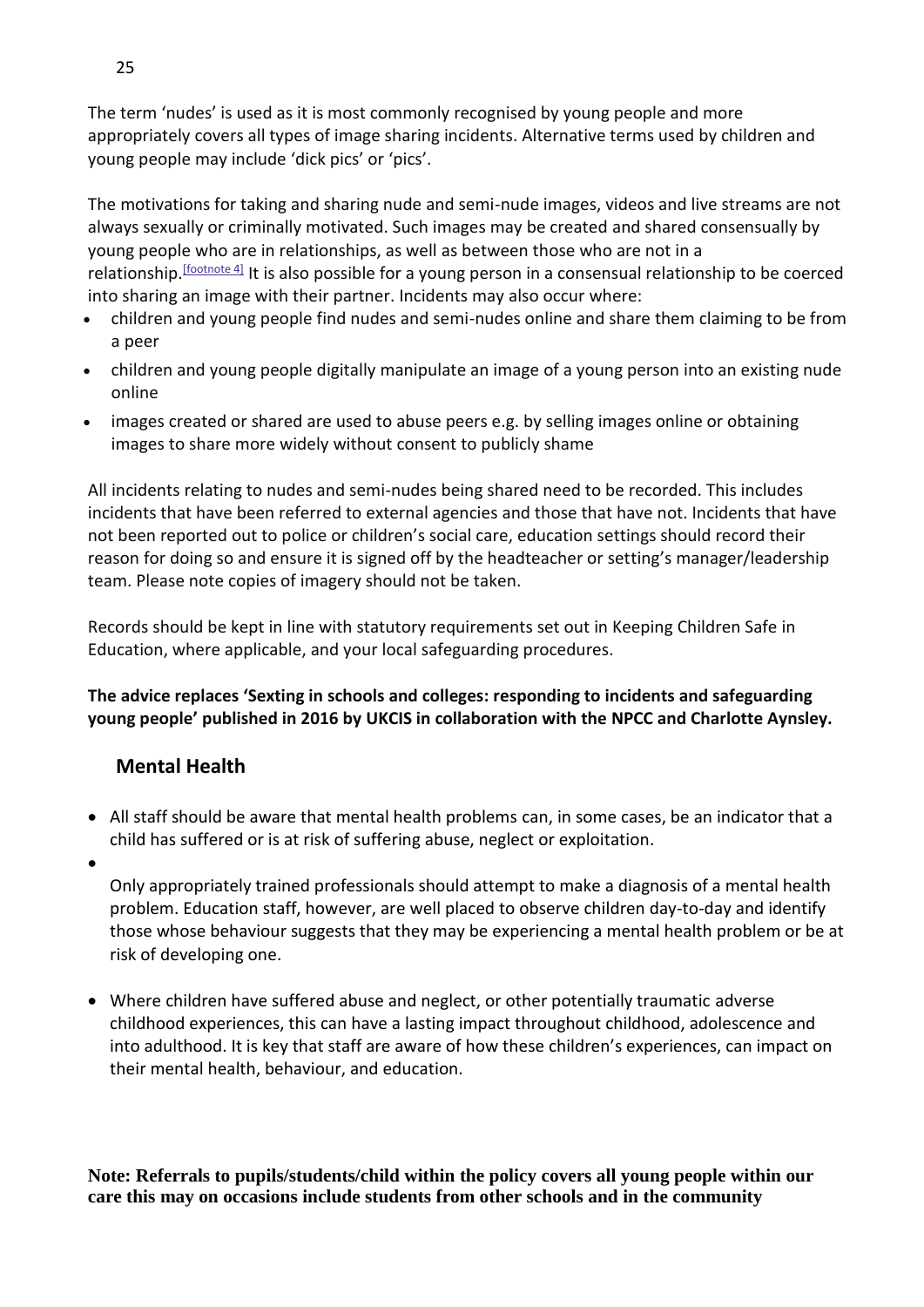- The Trust can access a range of advice to help them identify children in need of extra mental health support, this includes working with external agencies. More information can be found in the mental health and behaviour in schools guidance. Public Health England has produced a range of resources to support secondary school teachers to promote positive health, wellbeing and resilience among children.
- If staff have a mental health concern about a child that is also a safeguarding concern, immediate action should be taken, following their child protection policy, and speaking to the designated safeguarding lead or a deputy.

## **Peer on peer abuse (child on child)**

- All staff should be aware that children can abuse other children (often referred to as peer on peer abuse). And that it can happen both inside and outside of school or college and online. It is important that all staff recognise the indicators and signs of peer on peer abuse and know how to identify it and respond to reports.
- All staff should understand, that even if there are no reports within The Trust it does not mean it is not happening, it may be the case that it is just not being reported. As such it is important if staff have any concerns regarding peer on peer abuse they should speak to their designated safeguarding lead (or deputy).
- It is essential that all staff understand the importance of challenging inappropriate behaviours between peers, many of which are listed below, that are actually abusive in nature. Downplaying certain behaviours, for example dismissing sexual harassment as "just banter", "just having a laugh", "part of growing up" or "boys being boys" can lead to a culture of unacceptable behaviours, an unsafe environment for children and in worst case scenarios a culture that normalises abuse leading to children accepting it as normal and not coming forward to report it.
- Peer on peer abuse is most likely to include, but may not be limited to:
	- bullying (including cyberbullying, prejudice-based and discriminatory bullying);
	- abuse in intimate personal relationships between peers;
	- physical abuse such as hitting, kicking, shaking, biting, hair pulling, or otherwise causing physical harm (this may include an online element which facilitates, threatens and/or encourages physical abuse);
	- sexual violence, such as rape, assault by penetration and sexual assault; (this may include an online element which facilitates, threatens and/or encourages sexual violence);
	- sexual harassment, such as sexual comments, remarks, jokes and online sexual harassment, which may be standalone or part of a broader pattern of abuse;